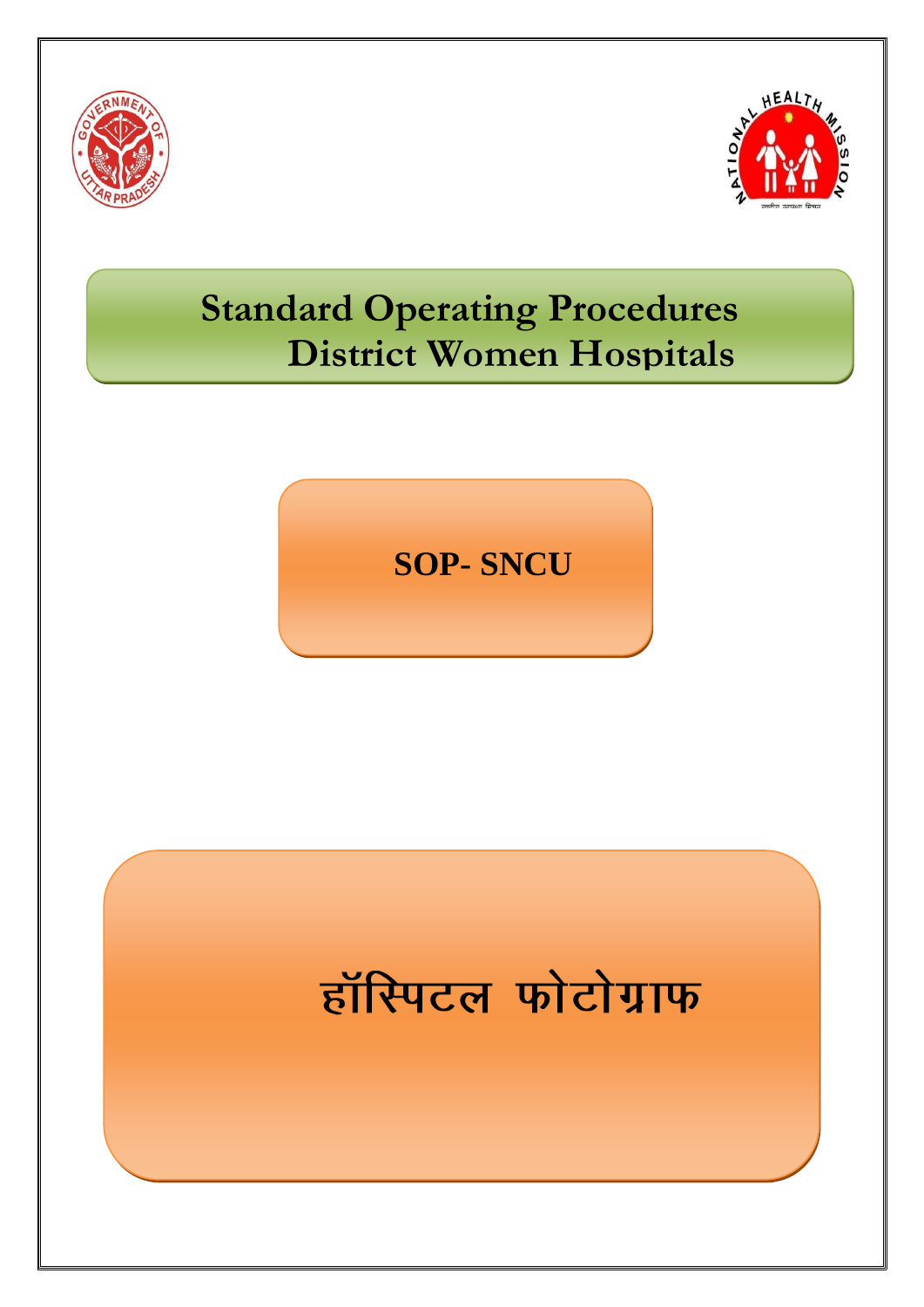| District Women Hospital | <b>Standard Operating Procedure</b> |
|-------------------------|-------------------------------------|
| Sick Newborn Care Unit  | SOP/NQAS/SNCU - 1.0                 |

### **Objectives of Sick New Born Care Unit (SNCU)**

- **1. Manage Specific conditions- Birth Asphyxia, Sepsis, (Pneumonia & Meningitis), Respiratory distress, prematurity, low birth weight and related complication , Neonatal Jaundice**
- **2. Measures to reduce deaths in SNCU**
- **3. Enhancing the skill of the staff by bed side CME**
- **4. Follow the protocol for step-down of Newborn**
- **5. Ensure proper fire safety by regular check up for electrical connections and wiring etc**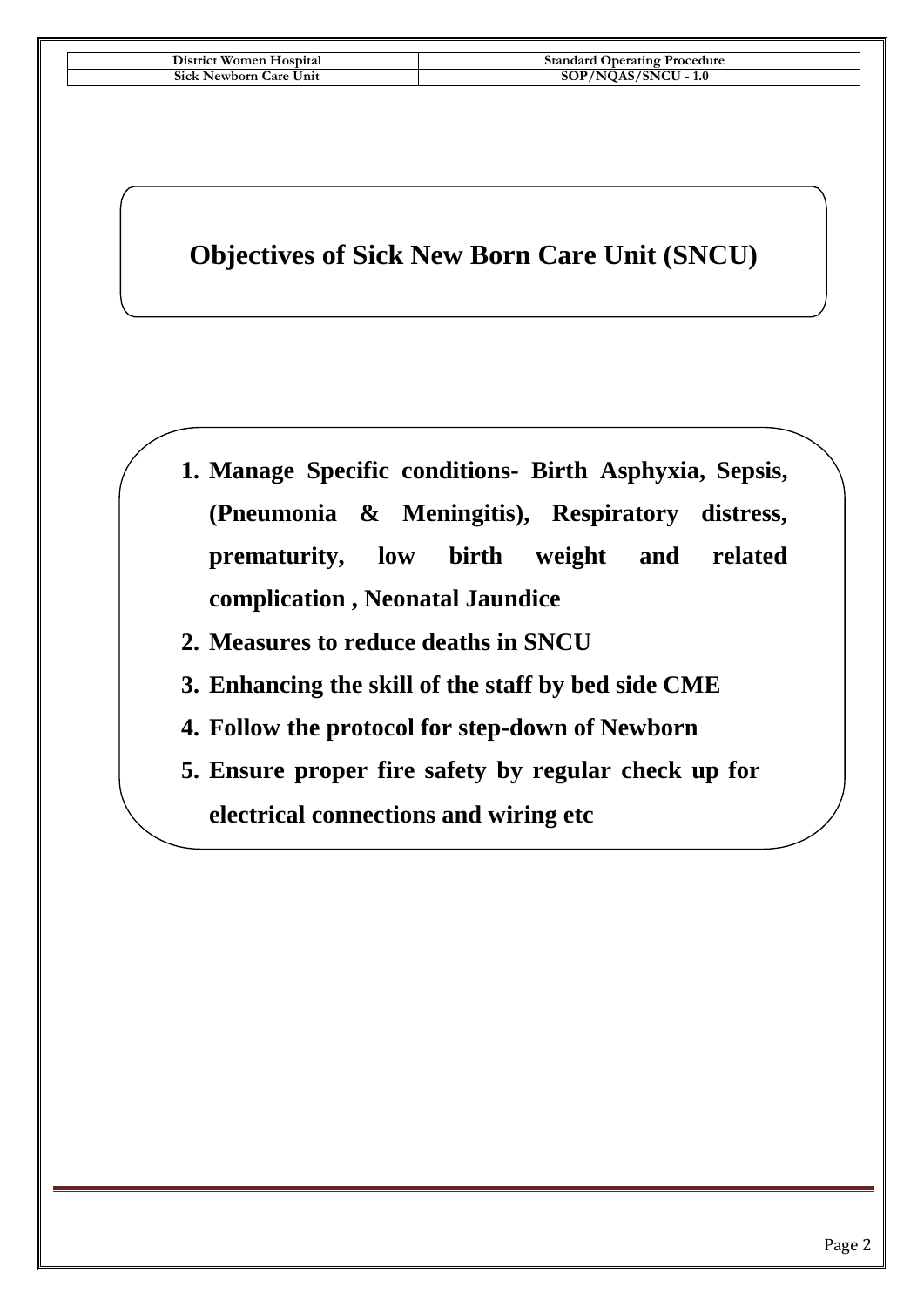| District Women Hospital<br>Sick Newborn Care Unit        | <b>Standard Operating Procedure</b><br>SOP/NQAS/SNCU - 1.0               |
|----------------------------------------------------------|--------------------------------------------------------------------------|
|                                                          |                                                                          |
|                                                          |                                                                          |
|                                                          | नवजात शिशु इकाई (एसएनसीयू) के उद्देश्य                                   |
|                                                          |                                                                          |
|                                                          |                                                                          |
|                                                          |                                                                          |
| $\overline{\phantom{a}}$ विशिष्ट                         | रिथतियों का   प्रबंधन – जन्म के समय<br>एस्फिक्सिया,<br>सेप्सिस           |
| ,(न्यूमोनिया और                                          | मेनिनजाइटिस), श्वसन समस्या, समय से पहले जन्म की समस्या, कम               |
|                                                          | वजन और जन्म के समय की संबंधित जटिलता, नवजात से संबंधित पीलिया            |
| → □एसएनसीयू में शिशु मृत्युदर को कम करने के उपाय         |                                                                          |
| → □बेड साइड ट्रेनिंग द्वारा स्टाफ नर्स के कौशल को बढ़ाना |                                                                          |
| → □नवजात शिशु के स्टेप डाउन प्रोटोकॉल का पालन करना       |                                                                          |
|                                                          | □ बिजली कनेक्शन और वायरिंग,अग्नि सुरक्षा के मानक आदि की नियमित जांच करना |
|                                                          |                                                                          |
|                                                          |                                                                          |
|                                                          |                                                                          |
|                                                          |                                                                          |
|                                                          |                                                                          |
|                                                          |                                                                          |
|                                                          |                                                                          |
|                                                          |                                                                          |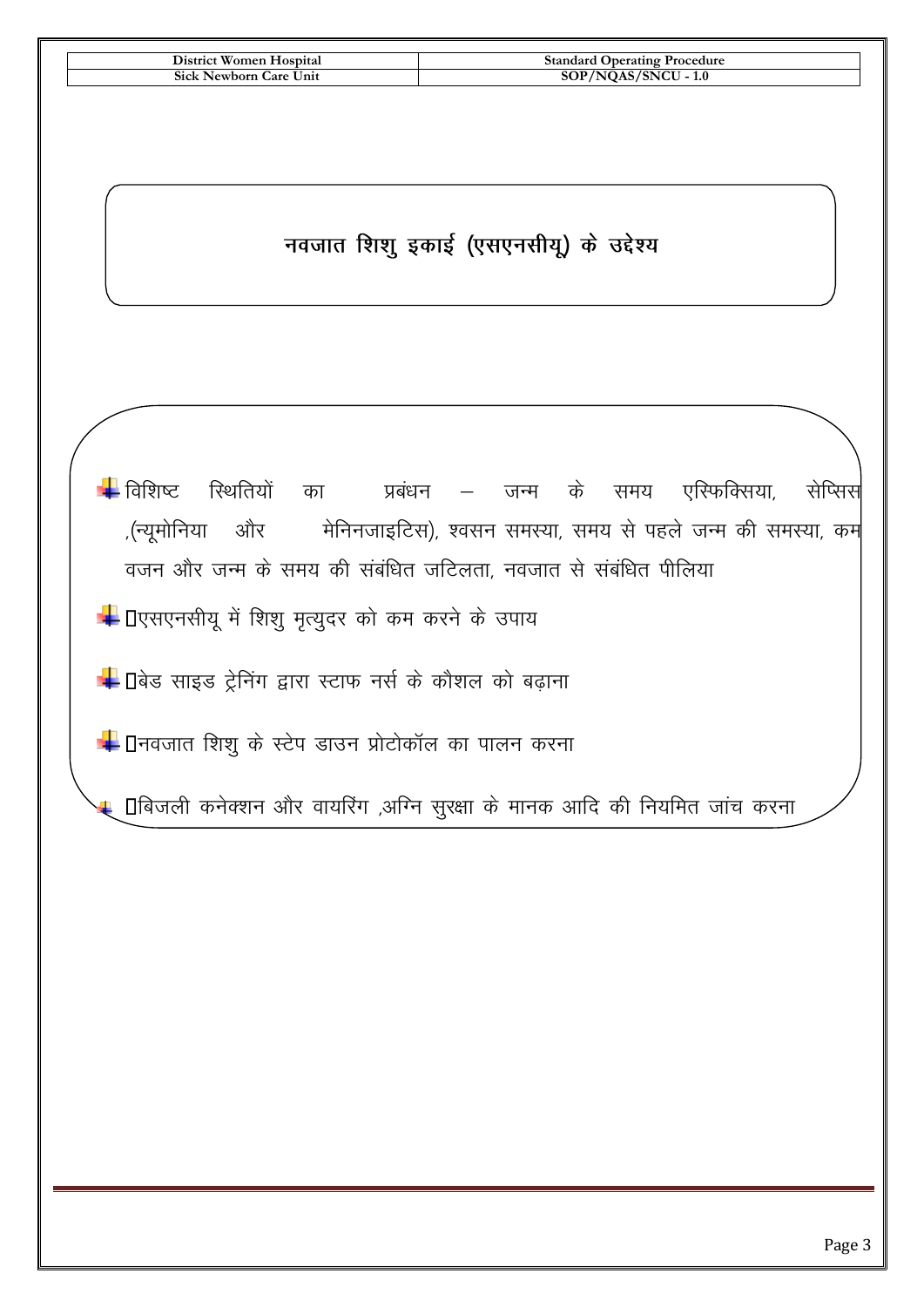#### **Sick Newborn Care Unit**

#### **1. Purpose:**

- Neonatal mortality contributes to about two thirds of infant deaths. There is an increasing need to focus on newborn care and survival for significant reduction in IMR.
- Strengthening the care of sick, premature, low birth weight newborns right from birth through the neonatal period.
- To provide all required services to in born as well as out born neonates referred to SNCU.
- To respond to the need and expectations of the attendants.

#### **2. Scope:**

To provide Intensive care services to sick new born babies both in-born and out-born.

#### **3. Responsibility:**

Pediatrician on duty/sister in-charge

- To receive the potential high risk sick new born referred from OT, LR and maternity ward (in born) or referred from other health facilities and community.
- To pay immediate attention, assessment, immediate management.
- It is the responsibility of pediatrician on duty at SNCU to attend the call from emergency for acutely sick new born baby.
- To provide immediate intensive care to acutely sick newborn and the treatment record should be mentioned in Bed Head Ticket.
- Triage management of Sick Inborn & Out-born Neonate
- Shifting of baby to step-down is sole responsibility of SNCU team
- To take decision for transferring the severely sick New Born to higher level
- To follow all quality parameters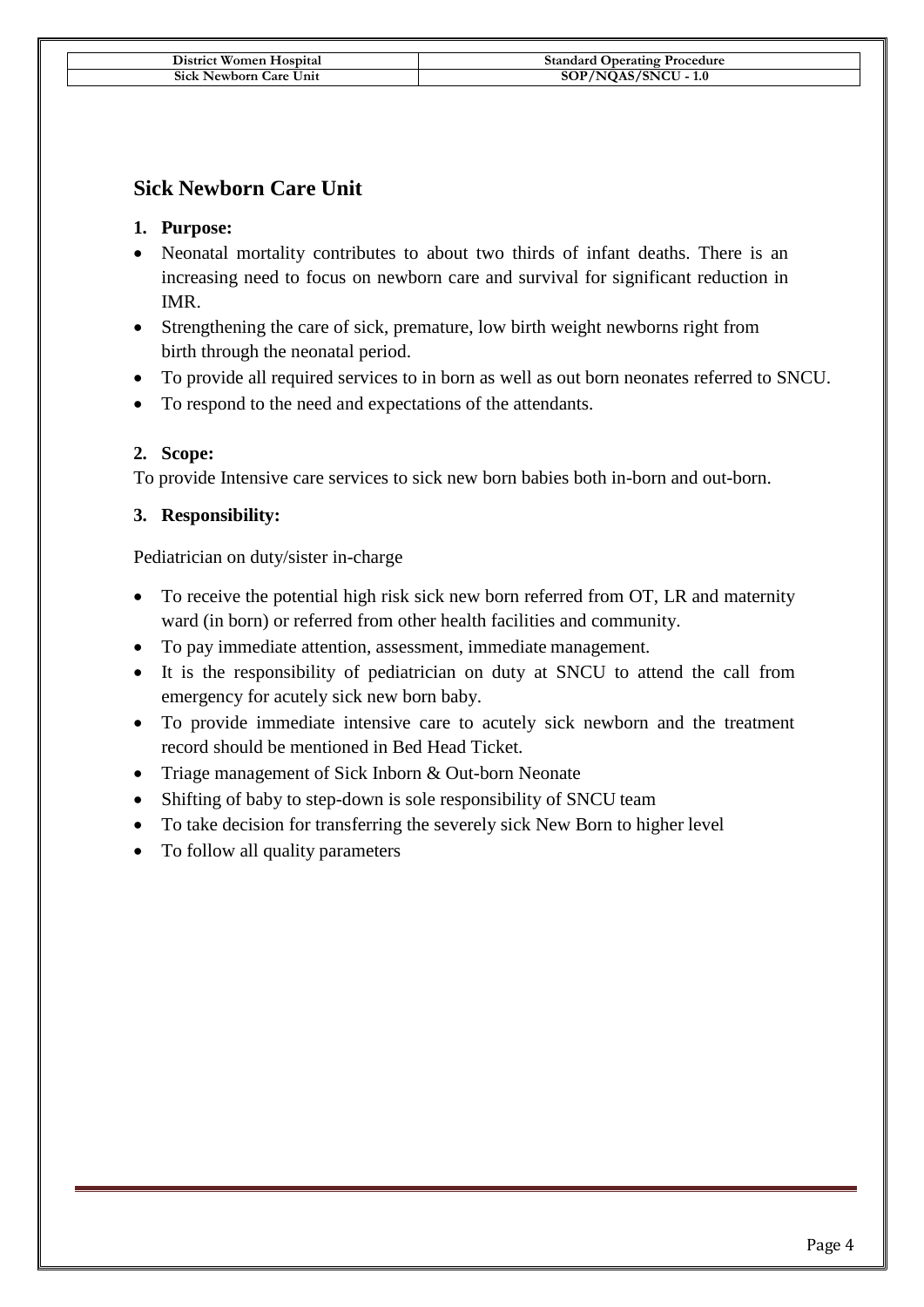| SOP/NQAS/SNCU - 1.0<br><b>Sick Newborn Care Unit</b><br>1. उद्देश्य<br>→ नवजात मृत्यु ,कुल शिशु मृत्यु का दो तिहाई भाग है अतः आई.एम.आर को कम<br>करने हेतु नवजात देखभाल पर मुख्य ध्यान देने की आवश्यकता है।<br>→ नवजात की देखभाल को सुढ़ढ़ करने हेतु —समय से पहले होने वाले प्रीमैचुएर<br>बच्चे, कम वजन के नवजात शिशुओं एवं बीमार नवजात शिशुओं को जन्म से ही<br>देखभाल की जरूरत होती है<br><mark>→</mark> नवजात शिशु इकाई में इन्बॉर्न (अस्पताल के अन्दर पैदा होने वाले बच्चे)नवजात<br>शिशुओं के साथ–साथ ऑउटबॉर्न (अस्पताल के बाहर पैदा होने वाले बच्चे )<br>शिशुओं हेतु सभी आवश्यक सेवाएं प्रदान किया जाये<br>■ परिचारकों की आवश्यकता और अपेक्षाओं का संतोषजनक जवाब देना ।<br>$2$ कार्य—क्षेत्र<br>जन्मजात बीमार नवजात शिशुओं – इन्बॉर्न के साथ–साथ बाहर पैदा होने वाले नवजात<br>शिशुओं— ऑउटबॉर्न की गहन देखभाल और सेवाएं प्रदान करना<br>3- जिम्मेदारी<br>बाल रोग विशेषज्ञ / ड्यूटी पर प्रभारी<br><mark>=</mark> □ओटी, प्रसूति कक्ष- और प्रसूति वार्ड (जन्म के समय) या अन्य स्वास्थ्य सुविधाओं से<br>रेफेर किये गए संभावित उच्च जोखिम वाले बीमार नवजात को शीघ्र भर्ती करने हेतु<br>सहायता प्रदान करने के लिए।<br>→ □नवजात को भर्ती करने हेतु) तत्काल ध्यान देने के लिए, असेसमेंट, तत्काल प्रबंधन।<br>→ □यह एसएनसीयू में ड्यूटी पर बाल रोग विशेषज्ञ की जिम्मेदारी है कि वह गंभीर रूप से<br>बीमार नवजात बच्चे के लिए आपातकालीन कॉल में उपस्थित हो सके।<br>— ⊔गंभीर रूप से बीमार नवजात शिशु को तत्काल गहन देखभाल प्रदान करने के लिए<br>और बेड हेड टिकट में देखभाल का रिकॉर्ड तत्काल लिखा जाना चाहिए।<br>— ∐ अस्पताल के अन्दर पैदा होने वाले बीमार जन्मजात ( इन्बॉर्न ) और बाहर जन्मे<br>( ऑउटबॉर्न ) का ट्राइएज प्रबंधन तत्काल किया जाना चाहिए।<br>नवजात<br>→ □बच्चे को एसएनसीयू टीम द्वारा) स्टेप डाउन) में स्थानांतरित करना।<br>— ⊔गंभीर रूप से बीमार न्यू बोर्न को उच्च स्तर पर स्थानांतरित करने के लिए निर्णय<br>लेना । | District women Hospital | standard Operating Procedure |
|--------------------------------------------------------------------------------------------------------------------------------------------------------------------------------------------------------------------------------------------------------------------------------------------------------------------------------------------------------------------------------------------------------------------------------------------------------------------------------------------------------------------------------------------------------------------------------------------------------------------------------------------------------------------------------------------------------------------------------------------------------------------------------------------------------------------------------------------------------------------------------------------------------------------------------------------------------------------------------------------------------------------------------------------------------------------------------------------------------------------------------------------------------------------------------------------------------------------------------------------------------------------------------------------------------------------------------------------------------------------------------------------------------------------------------------------------------------------------------------------------------------------------------------------------------------------------------------------------------------------------------------------------------------------------------------------------------------------------------------------------------------------------------------------------------------------------|-------------------------|------------------------------|
|                                                                                                                                                                                                                                                                                                                                                                                                                                                                                                                                                                                                                                                                                                                                                                                                                                                                                                                                                                                                                                                                                                                                                                                                                                                                                                                                                                                                                                                                                                                                                                                                                                                                                                                                                                                                                          |                         |                              |
|                                                                                                                                                                                                                                                                                                                                                                                                                                                                                                                                                                                                                                                                                                                                                                                                                                                                                                                                                                                                                                                                                                                                                                                                                                                                                                                                                                                                                                                                                                                                                                                                                                                                                                                                                                                                                          |                         |                              |
|                                                                                                                                                                                                                                                                                                                                                                                                                                                                                                                                                                                                                                                                                                                                                                                                                                                                                                                                                                                                                                                                                                                                                                                                                                                                                                                                                                                                                                                                                                                                                                                                                                                                                                                                                                                                                          | नवजात शिशु इकाई         |                              |
|                                                                                                                                                                                                                                                                                                                                                                                                                                                                                                                                                                                                                                                                                                                                                                                                                                                                                                                                                                                                                                                                                                                                                                                                                                                                                                                                                                                                                                                                                                                                                                                                                                                                                                                                                                                                                          |                         |                              |
|                                                                                                                                                                                                                                                                                                                                                                                                                                                                                                                                                                                                                                                                                                                                                                                                                                                                                                                                                                                                                                                                                                                                                                                                                                                                                                                                                                                                                                                                                                                                                                                                                                                                                                                                                                                                                          |                         |                              |
|                                                                                                                                                                                                                                                                                                                                                                                                                                                                                                                                                                                                                                                                                                                                                                                                                                                                                                                                                                                                                                                                                                                                                                                                                                                                                                                                                                                                                                                                                                                                                                                                                                                                                                                                                                                                                          |                         |                              |
|                                                                                                                                                                                                                                                                                                                                                                                                                                                                                                                                                                                                                                                                                                                                                                                                                                                                                                                                                                                                                                                                                                                                                                                                                                                                                                                                                                                                                                                                                                                                                                                                                                                                                                                                                                                                                          |                         |                              |
|                                                                                                                                                                                                                                                                                                                                                                                                                                                                                                                                                                                                                                                                                                                                                                                                                                                                                                                                                                                                                                                                                                                                                                                                                                                                                                                                                                                                                                                                                                                                                                                                                                                                                                                                                                                                                          |                         |                              |
|                                                                                                                                                                                                                                                                                                                                                                                                                                                                                                                                                                                                                                                                                                                                                                                                                                                                                                                                                                                                                                                                                                                                                                                                                                                                                                                                                                                                                                                                                                                                                                                                                                                                                                                                                                                                                          |                         |                              |
|                                                                                                                                                                                                                                                                                                                                                                                                                                                                                                                                                                                                                                                                                                                                                                                                                                                                                                                                                                                                                                                                                                                                                                                                                                                                                                                                                                                                                                                                                                                                                                                                                                                                                                                                                                                                                          |                         |                              |
|                                                                                                                                                                                                                                                                                                                                                                                                                                                                                                                                                                                                                                                                                                                                                                                                                                                                                                                                                                                                                                                                                                                                                                                                                                                                                                                                                                                                                                                                                                                                                                                                                                                                                                                                                                                                                          |                         |                              |
|                                                                                                                                                                                                                                                                                                                                                                                                                                                                                                                                                                                                                                                                                                                                                                                                                                                                                                                                                                                                                                                                                                                                                                                                                                                                                                                                                                                                                                                                                                                                                                                                                                                                                                                                                                                                                          |                         |                              |
|                                                                                                                                                                                                                                                                                                                                                                                                                                                                                                                                                                                                                                                                                                                                                                                                                                                                                                                                                                                                                                                                                                                                                                                                                                                                                                                                                                                                                                                                                                                                                                                                                                                                                                                                                                                                                          |                         |                              |
|                                                                                                                                                                                                                                                                                                                                                                                                                                                                                                                                                                                                                                                                                                                                                                                                                                                                                                                                                                                                                                                                                                                                                                                                                                                                                                                                                                                                                                                                                                                                                                                                                                                                                                                                                                                                                          |                         |                              |
|                                                                                                                                                                                                                                                                                                                                                                                                                                                                                                                                                                                                                                                                                                                                                                                                                                                                                                                                                                                                                                                                                                                                                                                                                                                                                                                                                                                                                                                                                                                                                                                                                                                                                                                                                                                                                          |                         |                              |
|                                                                                                                                                                                                                                                                                                                                                                                                                                                                                                                                                                                                                                                                                                                                                                                                                                                                                                                                                                                                                                                                                                                                                                                                                                                                                                                                                                                                                                                                                                                                                                                                                                                                                                                                                                                                                          |                         |                              |
|                                                                                                                                                                                                                                                                                                                                                                                                                                                                                                                                                                                                                                                                                                                                                                                                                                                                                                                                                                                                                                                                                                                                                                                                                                                                                                                                                                                                                                                                                                                                                                                                                                                                                                                                                                                                                          |                         |                              |
|                                                                                                                                                                                                                                                                                                                                                                                                                                                                                                                                                                                                                                                                                                                                                                                                                                                                                                                                                                                                                                                                                                                                                                                                                                                                                                                                                                                                                                                                                                                                                                                                                                                                                                                                                                                                                          |                         |                              |
|                                                                                                                                                                                                                                                                                                                                                                                                                                                                                                                                                                                                                                                                                                                                                                                                                                                                                                                                                                                                                                                                                                                                                                                                                                                                                                                                                                                                                                                                                                                                                                                                                                                                                                                                                                                                                          |                         |                              |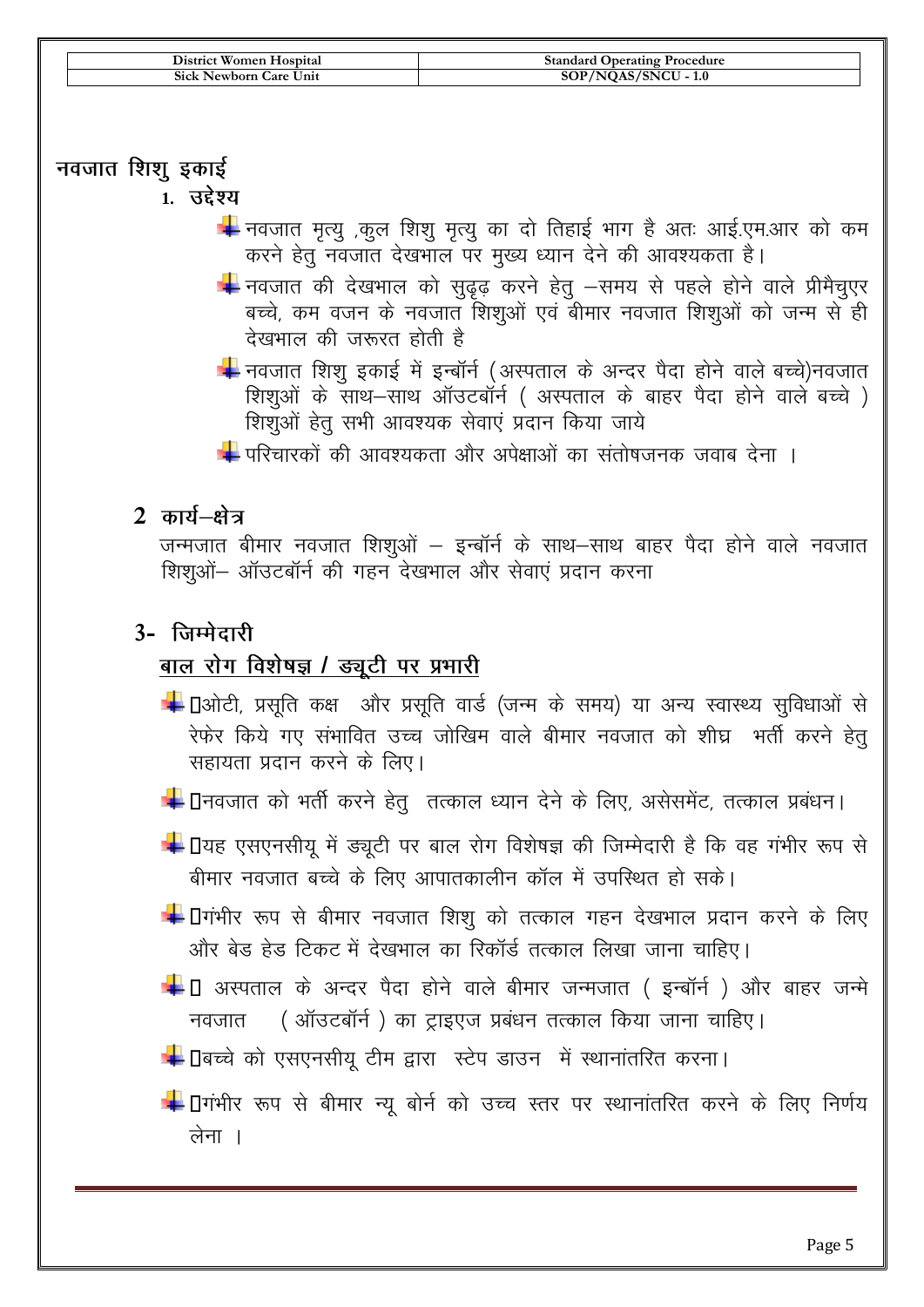| <b>WWF1</b><br>District<br>: Women Hospital | Standard Operating Procedure                             |
|---------------------------------------------|----------------------------------------------------------|
| पाल<br>ch<br>пш.<br>سمبر                    | $\sqrt{2}$<br>'SNCU - 1.0<br>nvu.<br>$. \cup$ nji<br>JUF |
|                                             |                                                          |

#### **4. Standard Procedure:**

| <b>S.N.</b> | <b>Activity</b>                                                                                    | <b>Responsibility</b> | <b>Reference</b><br><b>Document</b> |
|-------------|----------------------------------------------------------------------------------------------------|-----------------------|-------------------------------------|
|             |                                                                                                    |                       | <b>Record</b>                       |
| 4.1         | <b>SNCU</b>                                                                                        |                       |                                     |
|             | <b>Admission:</b>                                                                                  |                       |                                     |
|             | Criteria for admission new born to the SNCU.                                                       | Treating              | In-patient                          |
|             | • Birth weight $\langle 1800 \text{gms} \rangle$ ; or gestation $\langle 34 \text{ weeks} \rangle$ | Doctor, Nurse.        | Admission                           |
| 4.1.1       | • Large Baby (birth weight $>4kgs$ )                                                               |                       | Register /                          |
|             | • Perinatal asphyxia                                                                               |                       | <b>BHT</b>                          |
|             | • Apnea or gasping                                                                                 |                       |                                     |
|             | • Refusal to feed                                                                                  |                       |                                     |
|             |                                                                                                    |                       |                                     |
|             |                                                                                                    |                       |                                     |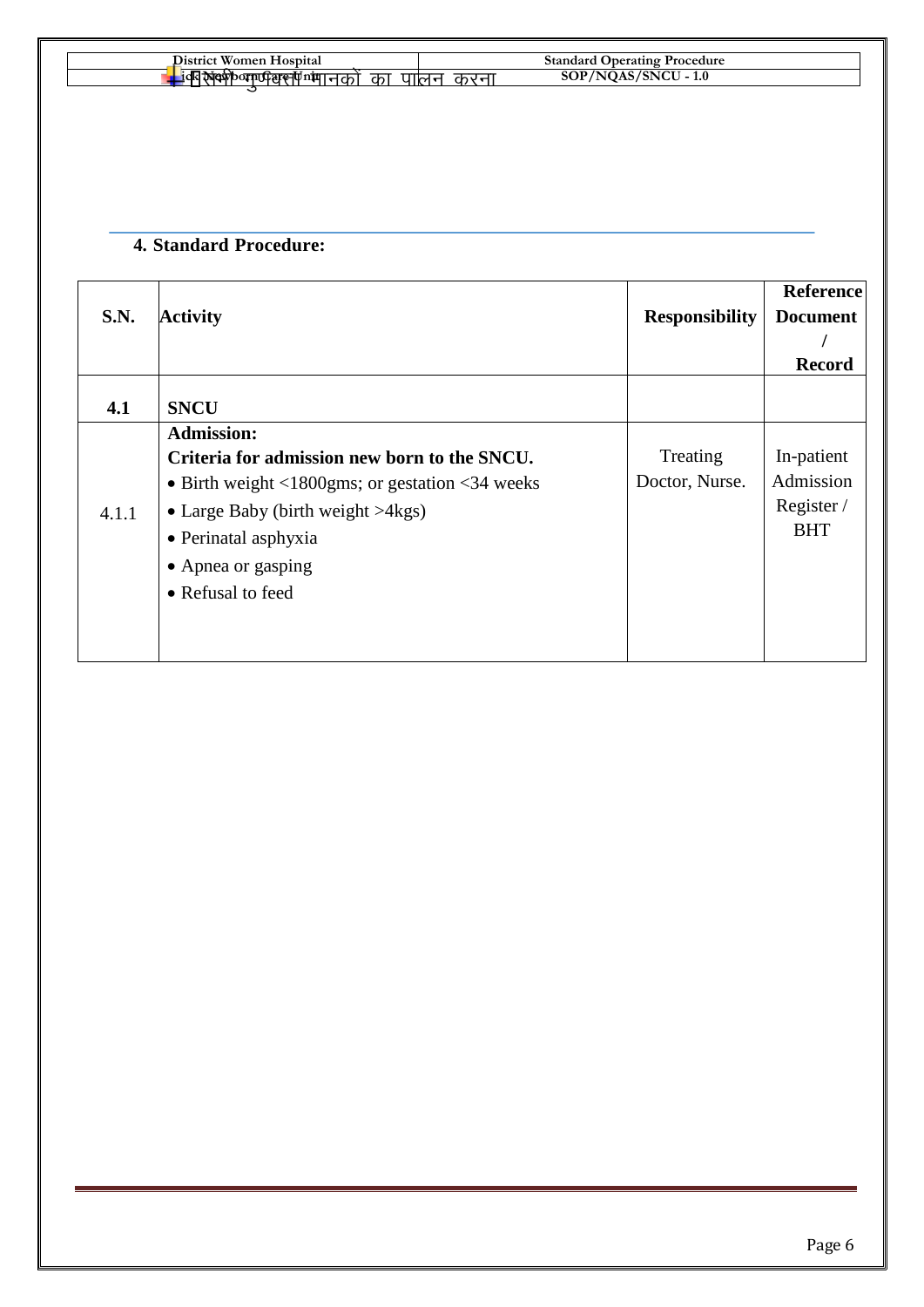| TTT<br>Women<br>Hospital<br>$J$ <sub>18</sub> tric <sup>+</sup> | <b>Operating Procedure</b><br>Standard |
|-----------------------------------------------------------------|----------------------------------------|
| Care<br>Unit<br>SICK<br>: Newborn                               | $\sqrt{2}$<br>1.0<br>NI<br>.<br>$\sim$ |

| S.N.  | <b>Activity</b>                                                                                                                                                                                                                                                                                                                        | <b>Responsibi</b><br>lity     | <b>Reference</b><br>Document /<br><b>Record</b>     |
|-------|----------------------------------------------------------------------------------------------------------------------------------------------------------------------------------------------------------------------------------------------------------------------------------------------------------------------------------------|-------------------------------|-----------------------------------------------------|
| 4.1   | एस एन सी यू                                                                                                                                                                                                                                                                                                                            |                               |                                                     |
| 4.1.1 | $\Box$ नवजात शिशु के एस एन सी यू इकाई में प्रवेश के<br>मानदंड ।<br>प— जन्म के समय बच्चे का वजन १८००) ग्राम से कम<br>या गर्भावस्था ३४ सप्ताह से कम<br><del>ा∎</del> बच्चे का ज्यादा वजन (जन्म के समय बच्चे का<br>वजन ४ किलोग्राम से ज्यादा)<br>∎ प्रसवकालीन स्वांस की दिक्कत<br>→ एपनिया (श्वास) न ले पाना या हांफना)<br>— दूध न निगलना | Treating<br>Doctor,<br>Nurse. | In-patient<br>Admission<br>Register /<br><b>BHT</b> |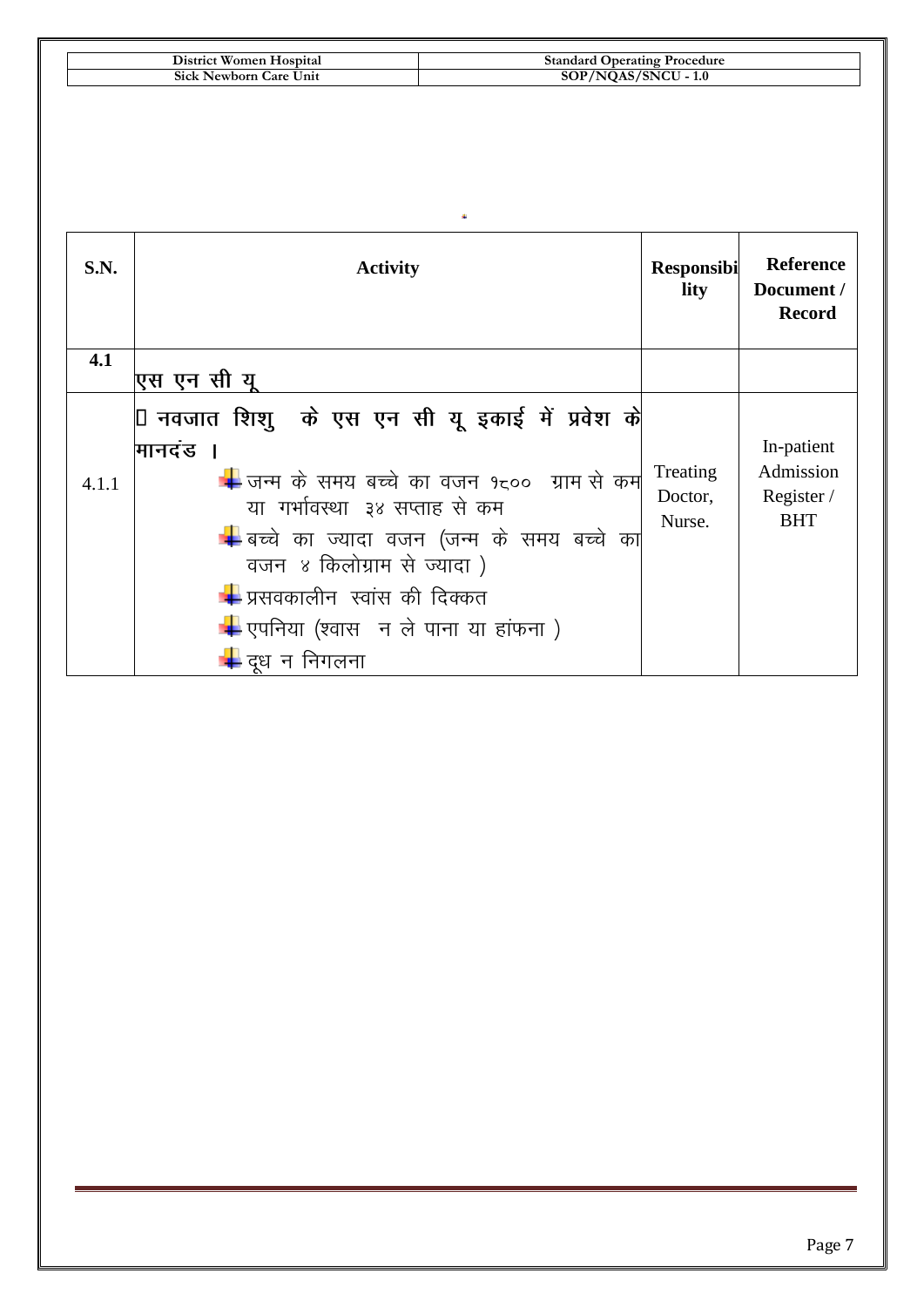| ----                       | stan                                               |
|----------------------------|----------------------------------------------------|
| Women                      | Procedure                                          |
| District                   | $\cdot$ perating $\cdot$                           |
| Hospital                   | .ndar⁄                                             |
| Newborn Care Unit<br>Sick- | $\sim$<br>נו ר<br>$-1.0$<br>'SNCU<br>ovr<br>י טרשי |

- Respiratory distress (R.R>60/min or grunt/ retractions)
- Severe jaundice
- Hypothermia (<34.4°C) or hyperthermia (>37.5°C)
- Central cyanosis
- Shock
- Coma, convulsions, or encephalopathy
- Abdominal distension
- Diarrhoea / dysentery
- Bleeding
- Major Malformation

#### **Emergency advice**

If the transfer of the Neonate is required, the ambulance is sent from.

The neonates (**< 28 days**) from the community are also be admitted in the SNCU. The mother of the outborn babies is admitted within the hospital and provided diet free of cost. In case, she is sick, she may be admitted as obstetric case.

#### **Criteria for babies to be admitted in SNCU- admission criteria are same for inborn and outborn babies**

**Criteria for Transfer to Step Down:** a. Babies whose respiratory distress is improving and no longer require oxygen supplementation to maintain saturation

b. Babies on antibiotics for completion of duration of therapy

c. Low birth weight babies (< 1800 gms) who are otherwise stable( for adequate weight gain)

d. Babies with jaundice requiring phototherapy but otherwise stable

e. Babies admitted for any condition but are now thermo-

dynamically and haemo-dynamically stable.

#### **Criteria for transfer to Maternity ward:**

a. Babies who satisfy the criteria for transfer to step down ward but cannot be accommodated due to want of space in the Step down ward and whose mother is available for stay with the baby

b. Babies who are comparatively less sick and need observation. Such babies shall be transferred to SNCU if their condition does not improve at the Maternity ward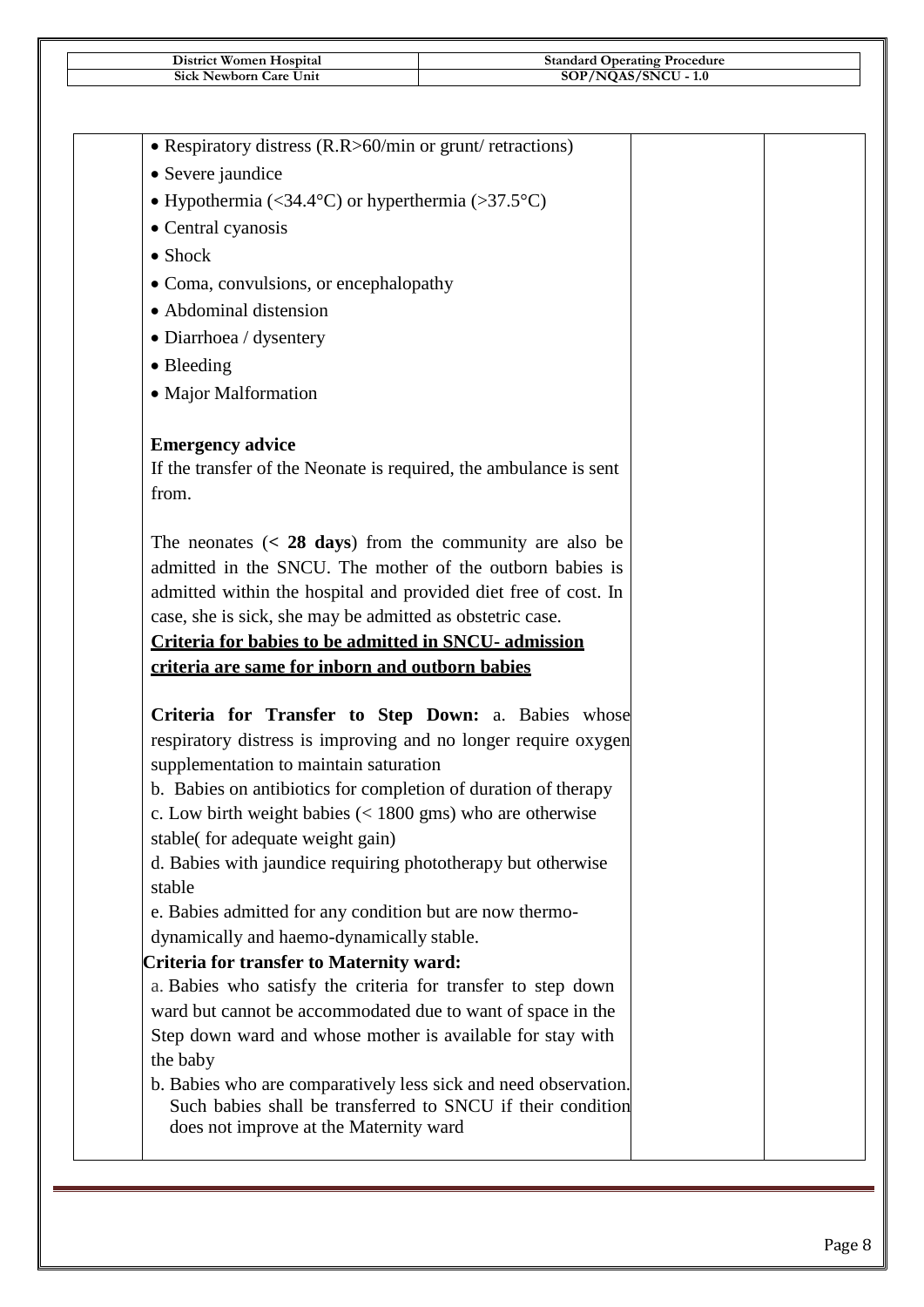| District Women Hospital<br>Sick Newborn Care Unit                                                                                                                                                                                                                                                                                                                                                                                                                                                           |                                             | <b>Standard Operating Procedure</b><br>SOP/NQAS/SNCU - 1.0 |  |
|-------------------------------------------------------------------------------------------------------------------------------------------------------------------------------------------------------------------------------------------------------------------------------------------------------------------------------------------------------------------------------------------------------------------------------------------------------------------------------------------------------------|---------------------------------------------|------------------------------------------------------------|--|
| 5.1.2<br><b>Providing continuous monitoring:</b>                                                                                                                                                                                                                                                                                                                                                                                                                                                            |                                             | Treating                                                   |  |
| → श्वास) न ले पाना () स्वांस की दर 60 / मिनट से ज्यादा)<br>— गभीर पीलिया<br>→ हाइपोथर्मिया (34.4 ° से कम) या अतिताप (37.5°से ज्यादा  )<br>₩ सेन्ट्रल सायनोसिस<br>$\frac{1}{2}$ शॉक<br>➡ कोमा, झटके, या एन्सेफैलोपैथी<br>— पेट का फ़ूलाव<br>₩ दस्त व पेचिश<br>∔ ब्लीडिग<br>— विकृति                                                                                                                                                                                                                          |                                             |                                                            |  |
| आपातकालीन सलाह<br>— यदि नवजात<br>एम्बुलेस से भेजा जाये ।<br>कम्युनिटी से नवजात शिशुओं (28 दिन से कम) को भी एसएनसीयू में भर्ती<br>किया जाता है। नवजात शिशुओं की माँ को मुफ्त में अस्पताल में भर्ती<br>किया जाता है और उन्हें मुफ्त में आहार प्रदान किया जाता है। यदि वह<br>बीमार है, तो उसे प्रसूति वार्ड में भर्ती कराया जा सकता है।<br>एसएनसीयू में भर्ती होने वाले शिशुओं के लिए प्रवेश मानदंड –इन्बॉर्न<br>नवजात शिशुओं और ऑउटबॉर्न बाहरी शिशुओं के लिए समान हैं                                         | को स्थानांतरण की आवश्यकता है, तो अस्पताल की |                                                            |  |
| स्टेप डाउन स्थानांतरण के लिए मानदंड<br>→ शिशूओं जिनके श्वास समस्या में सुधार हो रहा है और उन्हें बनाए<br>रखने के लिए ऑक्सीजन की आवश्यकता नहीं है<br>→ एंटीबायोटिक दवाओं पर बनाए रखे जाने वाले शिशु<br>→ जन्म के समय बच्चे का वजन 1800 ग्राम) से कम जो शिशु स्थिर हैं<br>(पर्याप्त वजन बढ़ाने के लिए)<br>→ पीलिया के साथ शिशुओं को फोटोथेरेपी की आवश्यकता होती है,<br>लेकिन शिशु स्थिर हैं<br>→ शिशुओं को किसी भी स्थिति के लिए भर्ती किया गया लेकिन अब<br>थर्मो–डायनामिक और हैमो–डायनामिक रूप से स्थिर हैं। |                                             |                                                            |  |
| मैटरनिटी वार्ड में स्थानांतरण के लिए मानदंड<br>→ वे बच्चे जो दिए गए स्टेप डाउन वार्ड में स्थानान्तरण के मानदंड को पूरा<br>करते हैं, लेकिन स्टेप डाउन वार्ड में स्थान नहीं हैं और जिनकी माँ बच्चे<br>के साथ रहने के लिए उपलब्ध है।<br>→ शिशु जो तुलनात्मक रूप से कम बीमार और देख—भाल की जरूरत है<br>ऐसे शिशु की अगर मैटरनिटी वार्ड में उनकी स्थिति में सुधार नहीं होता<br>है तो ऐसे शिशुओं को एसएनसीयू में स्थानांतरित किया जाएगा                                                                            |                                             |                                                            |  |
| 5.1.2<br>सतत निगरानी प्रदान करना                                                                                                                                                                                                                                                                                                                                                                                                                                                                            |                                             | Treating                                                   |  |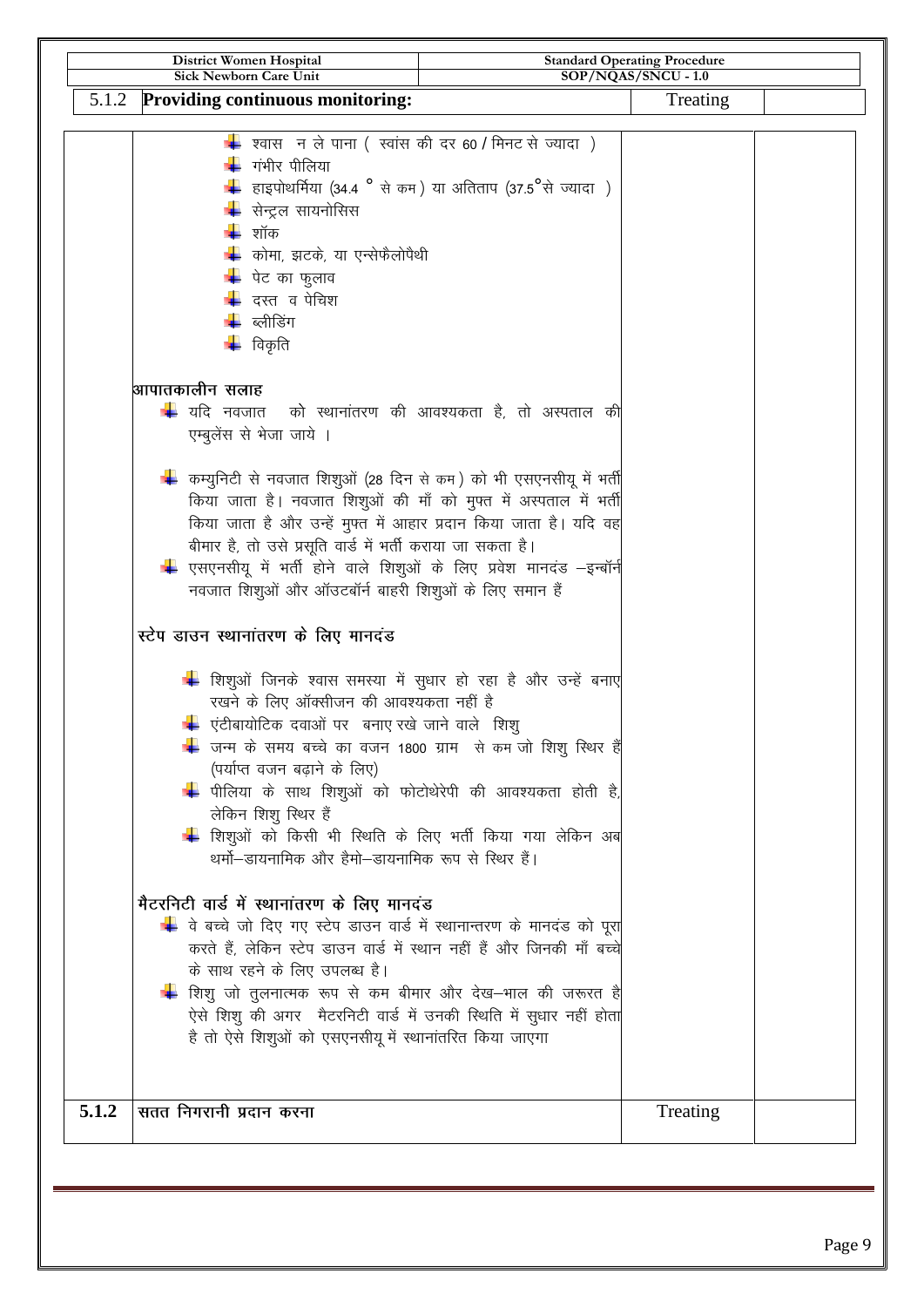| T<br>Women<br>Hospital<br>District                           | Standard<br><b>Operating</b><br>: Procedure                                             |
|--------------------------------------------------------------|-----------------------------------------------------------------------------------------|
| $\sim$ $\sim$<br>∼.<br>51CK<br>: Unit<br><b>Newborn Care</b> | SIN L<br><b>14'</b><br>$\overline{\phantom{0}}$<br>1.U<br>JUF 1<br>7 JI NU U<br>1107137 |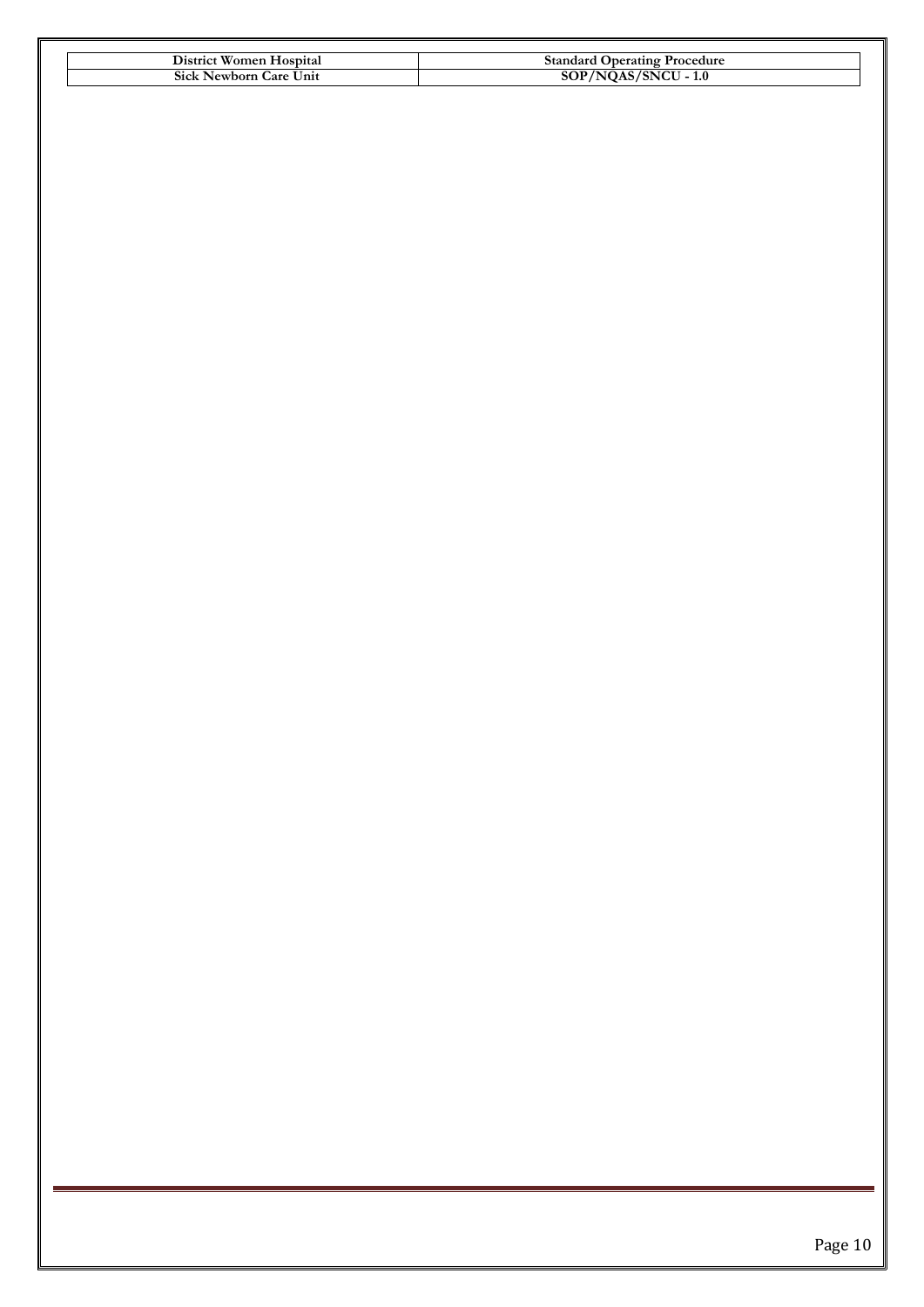| : Women Hospital<br>District ` | <b>Operating Procedure</b><br><b>itandard</b>                  |
|--------------------------------|----------------------------------------------------------------|
| <b>Sick Newborn Care Unit</b>  | <b>JOAS/SNCU</b><br>$\overline{\phantom{0}}$ - 1.0<br>SUP/NUAS |

|       | The doctors & nurses are always present in the SNCU for<br>providing care to the neonates admitted in SNCU                                                                                                                                                                                                                                                                                                       | Doctor/On<br>duty Nursing<br><b>Staffs</b> |                                                                                                                                                    |
|-------|------------------------------------------------------------------------------------------------------------------------------------------------------------------------------------------------------------------------------------------------------------------------------------------------------------------------------------------------------------------------------------------------------------------|--------------------------------------------|----------------------------------------------------------------------------------------------------------------------------------------------------|
| 5.1.3 | <b>Documentation:</b><br>The documentation in the Nursing services starts with the<br>initiation of the Inpatient case sheet and end with the making<br>of the Discharge slip of the patient at the time of discharge of<br>the patients.<br><b>Documentation includes:</b><br><b>Bed Head Ticket</b><br><b>Admission Register</b><br><b>General Medication Order</b><br>Patient Hand over register<br>$\bullet$ | Ward In-<br>charge                         | <b>Bed Head</b><br>Ticket<br>Admission<br>Register<br>General<br>Medicatio<br>n Order<br>Patient<br>Hand over<br>register<br>Discharge<br>Register |
|       | Discharge Register<br>$\bullet$<br>Death Register<br>$\bullet$<br>Call Book for Superintendent, Medical Officer, Ward<br>$\bullet$<br>Master, Nursing Superintendent etc.<br>Transfer out Register<br>$\bullet$                                                                                                                                                                                                  |                                            | Death<br>Register<br>Doctors'<br>Call Book<br>Transfer<br>out<br>Register.                                                                         |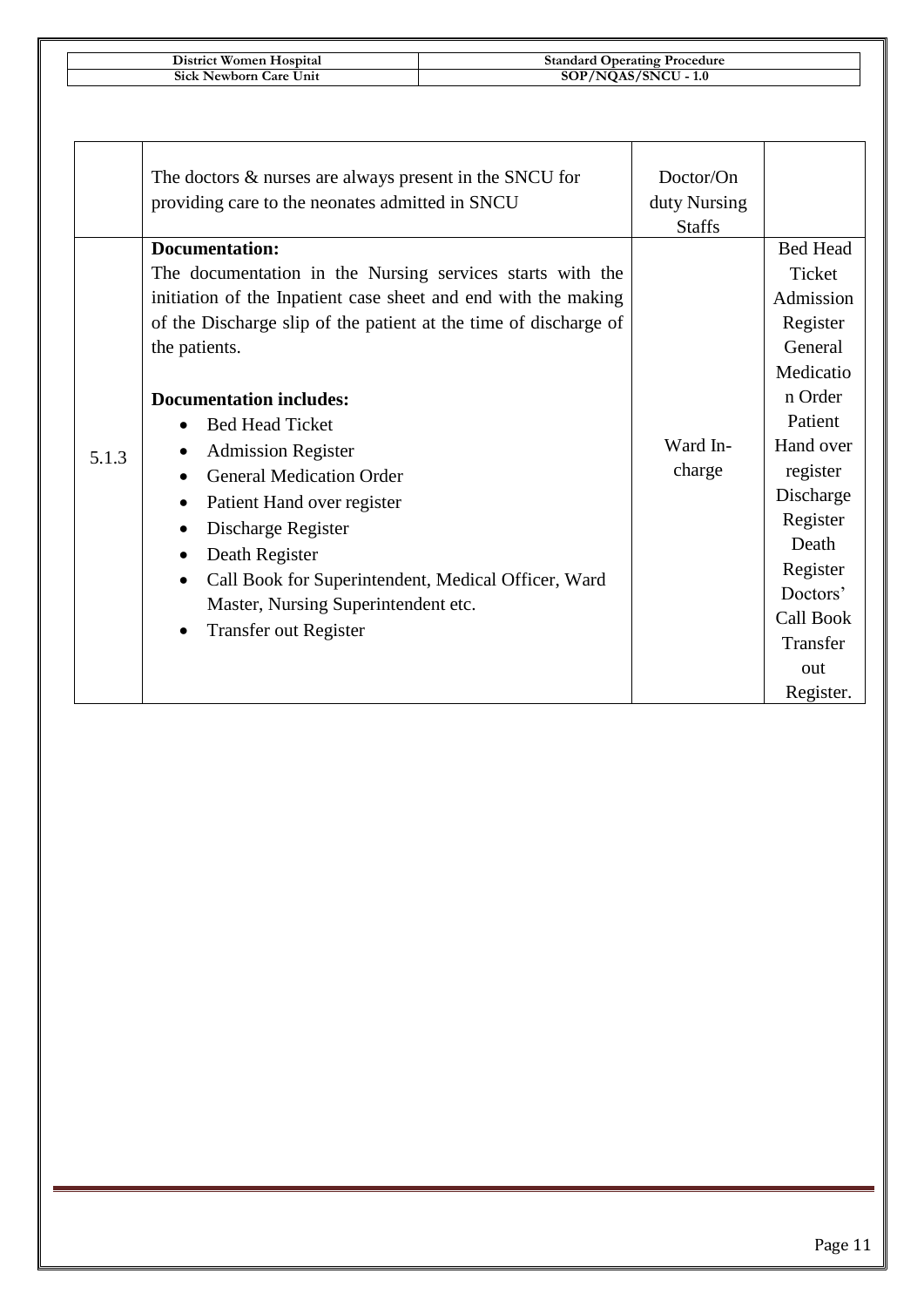| $-1$<br>Hospital<br>Jistrict<br>Women                      | <b>Procedure</b><br><b>J</b> perating<br>standaro               |
|------------------------------------------------------------|-----------------------------------------------------------------|
| $\sim$<br>Unit<br>Care<br>Sick<br>Newborn<br>$\sim$ $\sim$ | $A$ $C$ $I$ $C$ $A$ $T$ $C$ $T$ $T$<br>N<br>SUI<br>1.U<br>, , , |

| 5.1.4 | <b>Infection Control-</b><br>Standard Infection Control Measures are taken to ensure<br>hospital acquired infections and safe<br>prevent<br>work<br>environment to service providers. These measures broadly<br>$includes -$<br>Strict adherence to standard hand washing Practices<br>Use of personal protective equipment when handling<br>blood, body substances, excretions and secretions<br>Appropriate handling of patient care equipment and soiled<br>$\bullet$<br>linen<br>Prevention of needle prick /sharp injuries<br>٠<br>Environmental cleaning and spill-management<br>$\bullet$<br>Appropriate handling of Biomedical Waste<br>$\bullet$<br>Regular culture surveillance of infection prone area like<br>SNCU is done to insure safe patient care environment. |  |
|-------|---------------------------------------------------------------------------------------------------------------------------------------------------------------------------------------------------------------------------------------------------------------------------------------------------------------------------------------------------------------------------------------------------------------------------------------------------------------------------------------------------------------------------------------------------------------------------------------------------------------------------------------------------------------------------------------------------------------------------------------------------------------------------------|--|
| 5.1.5 | <b>Environmental Cleaning -</b><br>External foot wears are not allowed in the SNCU. It is<br>mandatory to wear dedicated SNCU sleepers before entering<br>the unit. The shoe cover, mask, caps, and gown should be<br>provided to mother while she is entering in the critical SNCU<br>room.<br>After every procedure all working surfaces are disinfected.<br>. Traffic in SNCU is kept minimal.                                                                                                                                                                                                                                                                                                                                                                               |  |
| 5.1.6 | Diagnostic tests in SNCU- Availability of at the point of care:<br>Serum billirubin, Plasma glucose, Serum Creatinine, Complete<br>Blood Count, Platelet, C reactive protein,<br>Prothrombin time, blood culture Not for level-II units                                                                                                                                                                                                                                                                                                                                                                                                                                                                                                                                         |  |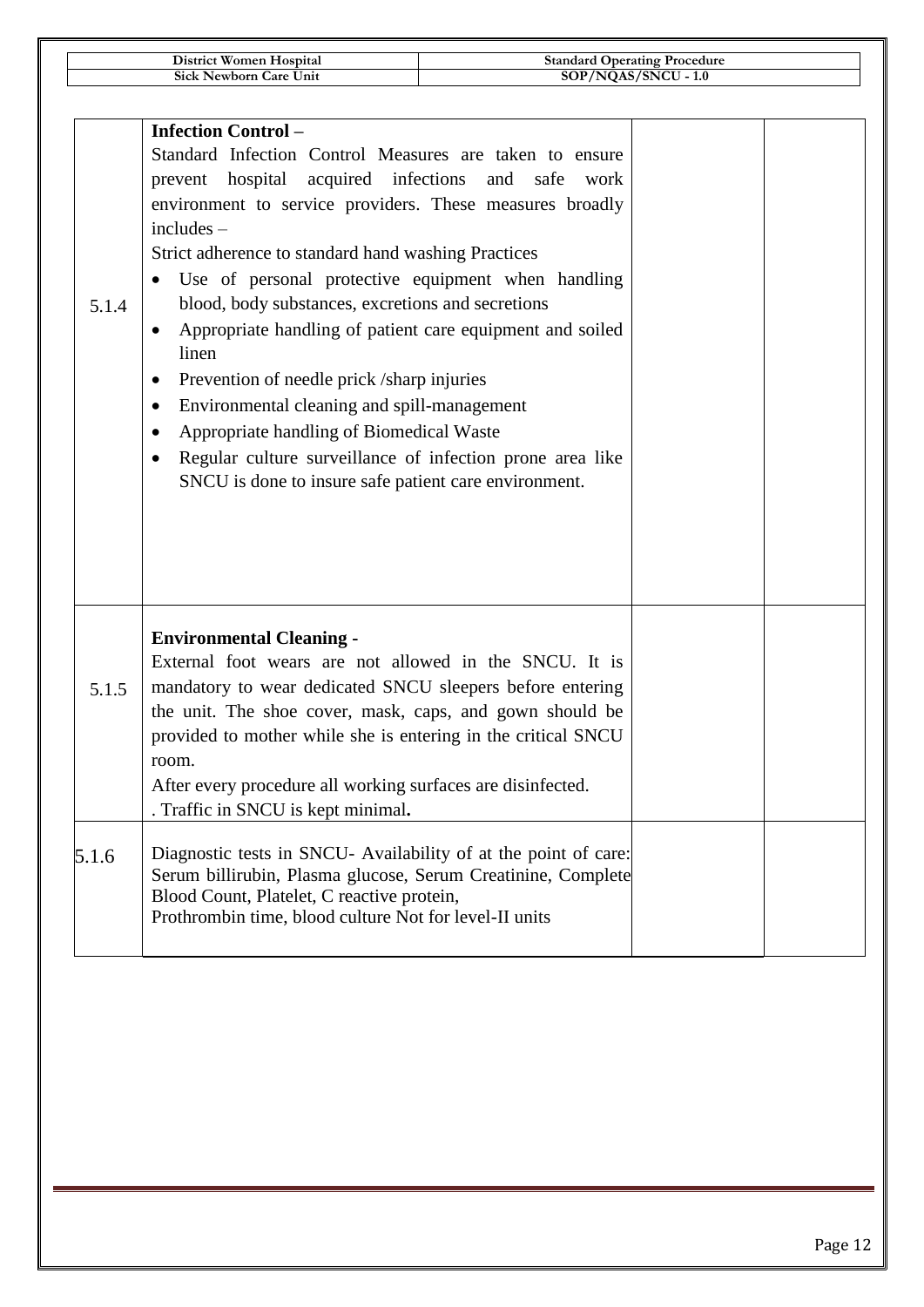| TTT                                    | Standard             |
|----------------------------------------|----------------------|
| Women Hospital                         | Operating            |
| District                               | <b>Procedure</b>     |
| n.<br>.are<br>81C.K<br>Unit<br>Newborn | <b>1.0</b><br>$\sim$ |

|       | Key Protocols:                                                                        |      |  |
|-------|---------------------------------------------------------------------------------------|------|--|
|       | Assessment and treatment of new -borns with emergency<br>$\left( \frac{1}{2} \right)$ |      |  |
|       | signs                                                                                 |      |  |
|       | Triage of sick new born( in SNCU & EMERGENCY)<br>$\mathfrak{D}$                       |      |  |
|       | Grading and management of hypothermia<br>3)                                           |      |  |
|       | Expression of breast milk<br>$\left( \frac{4}{2} \right)$                             |      |  |
|       | Assisted feeding of low birth weight neonates<br>5)                                   |      |  |
|       | IV fluid therapy for new born<br>6)                                                   |      |  |
|       | Management of hypoglycemia<br>$\mathcal{D}$                                           |      |  |
| 5.1.7 | Assessment and management of jaundice in newborn<br>8)                                |      |  |
|       | babies                                                                                |      |  |
|       | Assessment and management of respiratory distress<br>9                                |      |  |
|       | 10) Assessment of neonatal sepsis                                                     |      |  |
|       | 11) Administration of commonly used drugs                                             |      |  |
|       | 12) Resuscitation algorithm                                                           |      |  |
|       | 13) Management of newborn with seizures                                               |      |  |
|       | 14) Administration of Dopamine in a newborn                                           | with |  |
|       | hemodynamic compromise                                                                |      |  |
|       | 15) Assessing gestation of new born baby-expanded new                                 |      |  |
|       | ballard score                                                                         |      |  |
|       | 16) Housekeeping protocol                                                             |      |  |
|       | 17) Breastfeeding                                                                     |      |  |
|       |                                                                                       |      |  |
|       |                                                                                       |      |  |
|       |                                                                                       |      |  |
|       |                                                                                       |      |  |
|       |                                                                                       |      |  |
|       |                                                                                       |      |  |

| एसएनसीयू में भर्ती नवजात शिशुओं की देखभाल के लिए डॉक्टर और नर्स हमेशा | Doctor/On     |
|-----------------------------------------------------------------------|---------------|
| एसएनसीयू में मौजूद रहते हैं                                           | duty Nursing  |
|                                                                       | <b>Staffs</b> |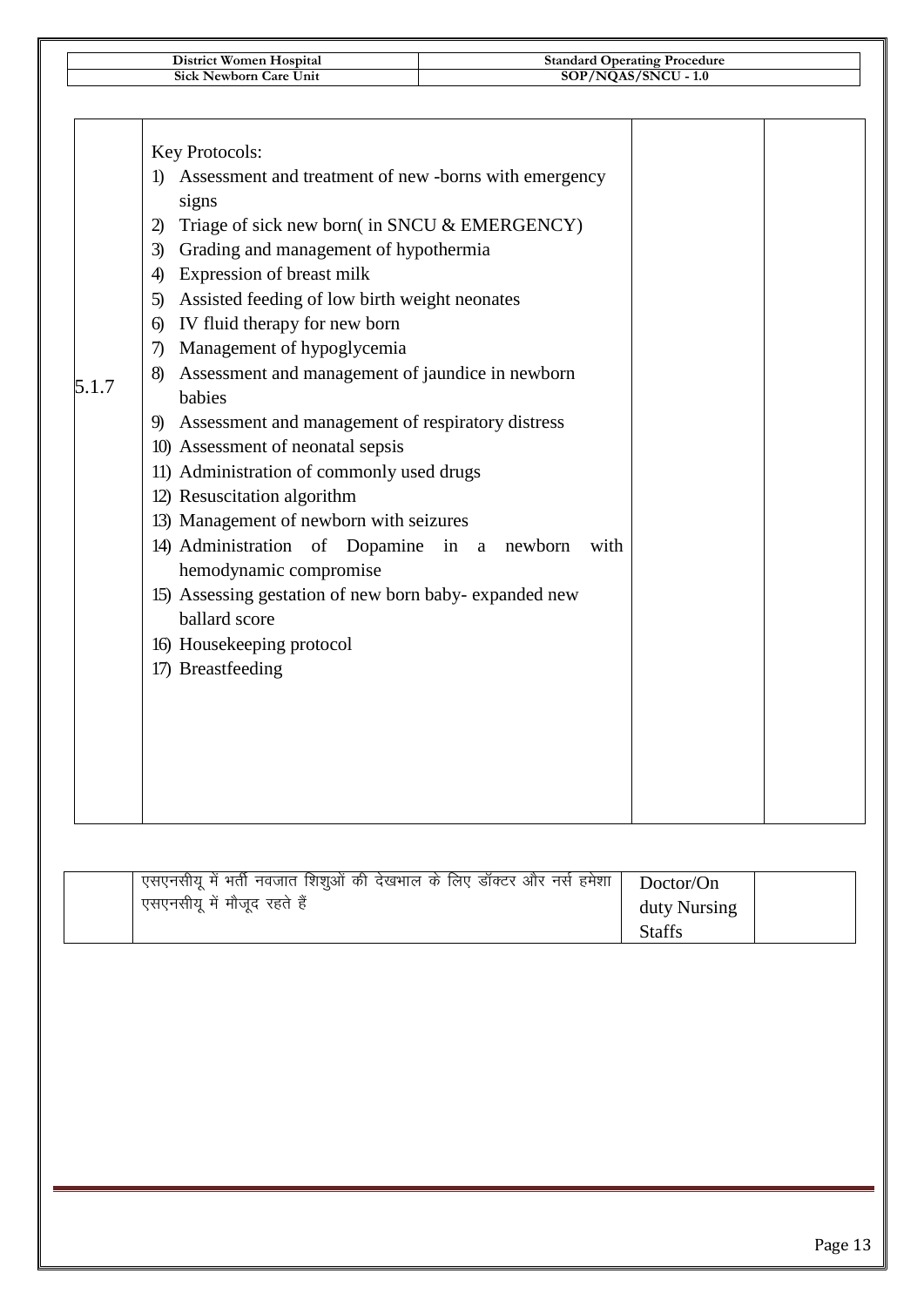| ---<br>.10 <sup>2</sup><br>'ospital<br>. Jistric:          | Procedure<br>. Ineratıno<br>.sta<br>10.4<br>нняг |
|------------------------------------------------------------|--------------------------------------------------|
| <u>.</u><br>. .are<br>Unit<br>51CK.<br>Newborr -<br>______ | 1.0                                              |

|       | रिकॉर्ड                                                                                                                                                                                                                                                                                                                                                                                                                                                                                                                                                                                                                                                                    |                    | <b>Bed Head</b>                                                                                                                                                                                               |
|-------|----------------------------------------------------------------------------------------------------------------------------------------------------------------------------------------------------------------------------------------------------------------------------------------------------------------------------------------------------------------------------------------------------------------------------------------------------------------------------------------------------------------------------------------------------------------------------------------------------------------------------------------------------------------------------|--------------------|---------------------------------------------------------------------------------------------------------------------------------------------------------------------------------------------------------------|
| 5.1.3 | → रिकॉर्ड केस शीट की शुरूआत के साथ शुरू होता है और रोगियों के<br>डिस्चार्ज के समय रोगी की डिस्चार्ज कार्ड बनाने के साथ समाप्त होता<br>है ।<br>रिकॉर्ड में शामिल हैं<br>— बेड हेड टिकट<br>₩ प्रवेश रजिस्टर<br>सामान्य दवा आदेश<br>पेशेंट हैंडओवर रजिस्टर<br>डिस्चार्ज रजिस्टर<br>+ मृत्यु रजिस्टर<br>→ अधीक्षक,चिकित्सा अधिकारी,नर्सिंग अधीक्षक कॉल बुक।<br>— बाह्य स्थानांतरण रजिस्टर                                                                                                                                                                                                                                                                                      | Ward In-<br>charge | Ticket<br>Admission<br>Register<br>General<br>Medicatio<br>n Order<br>Patient<br>Hand over<br>register<br>Discharge<br>Register<br>Death<br>Register<br>Doctors'<br>Call Book<br>Transfer<br>out<br>Register. |
| 5.1.4 | संक्रमण नियंत्रण $-$<br>स्टाफ को अस्पताल के संक्रमणों से बचाने) के लिए तथा सुरक्षित वातावरण को<br>बनाने के लिए संक्रमण नियंत्रण के मानक और उपाय किए जाते हैं। इन उपायों<br>में मोटे तौर पर शामिल हैं $-$<br>→ हाथ धोने के मानक का सख्त पालन<br>→ रक्त, शरीर के पदार्थ, उत्सर्जन और स्राव को संभालते समय व्यक्तिगत<br>सुरक्षा उपकरणों का उपयोग<br>→ रोगी देखभाल उपकरण और गंदे लिनन की उपयुक्त हैंडलिंग<br>→ सूई चुभने और चोटों से बचाव एवं रिपोर्टिंग<br>पर्यावरण की सफाई और  रक्त के स्पील का प्रबंधन<br>बायोमेडिकल वेस्ट की उचित हैंडलिंग<br>ं एसएनसीयू जैसे संक्रमण क्षेत्र की नियमित  संक्रमण  की निगरानी<br>और<br>कल्चर की रिपोर्ट सुरक्षित वातावरण के लिए की जाती है। |                    |                                                                                                                                                                                                               |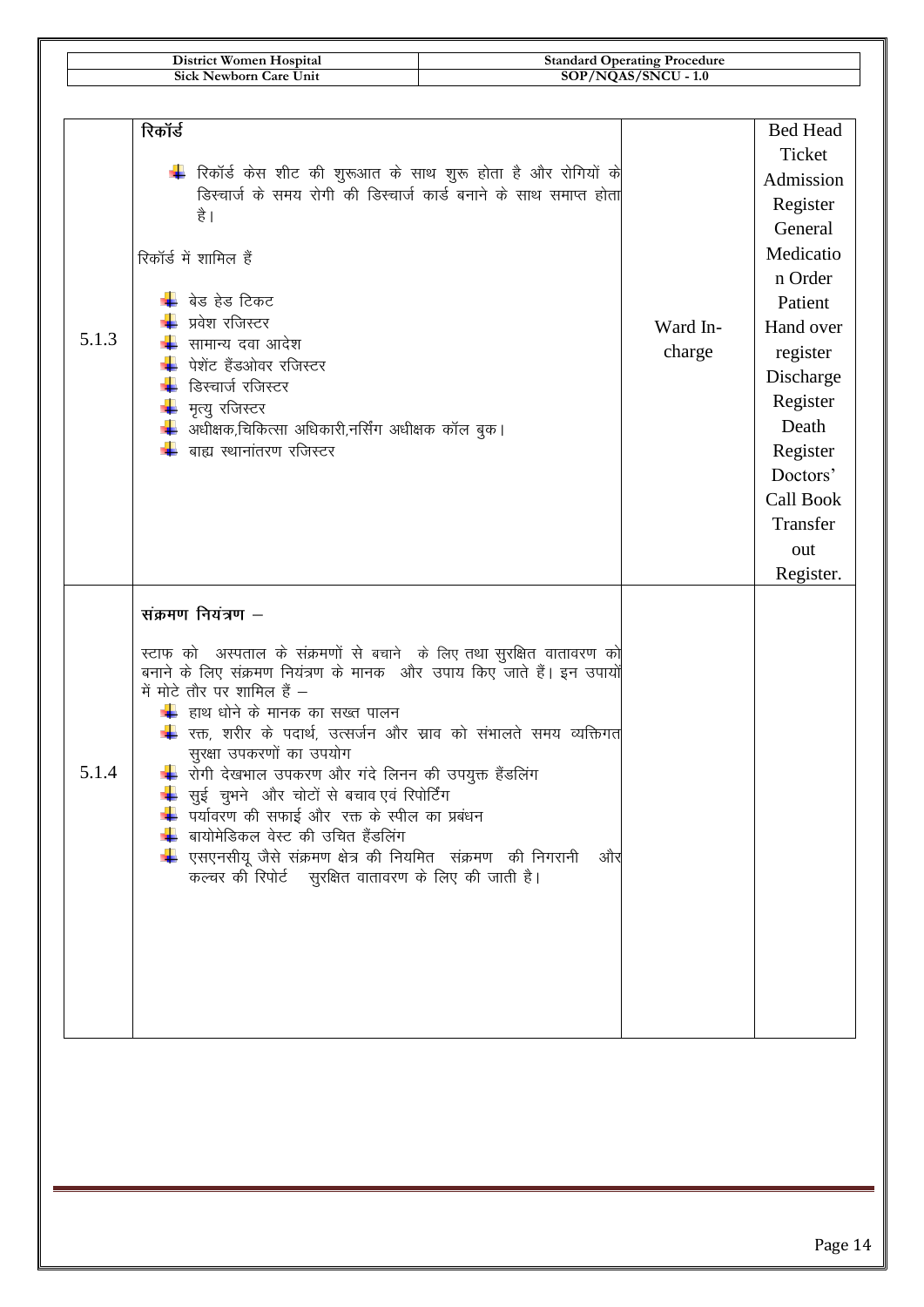| <b>TTF</b>                                                | Standard      |
|-----------------------------------------------------------|---------------|
| `Women Hospital                                           | : Procedure   |
| District                                                  | Operating '   |
| 51CK.<br>$_{\rm{Unit}}$<br>Newborn U<br>$\mathcal{L}$ are | 1.0<br>$\sim$ |

|       | सफाई व्यवस्था                                                                                                                                                                                                                                                                                                                                                                                                                                                                                                                                                                                                                                                                                                                                                                                                                                                                                    |  |
|-------|--------------------------------------------------------------------------------------------------------------------------------------------------------------------------------------------------------------------------------------------------------------------------------------------------------------------------------------------------------------------------------------------------------------------------------------------------------------------------------------------------------------------------------------------------------------------------------------------------------------------------------------------------------------------------------------------------------------------------------------------------------------------------------------------------------------------------------------------------------------------------------------------------|--|
| 5.1.5 | → एसएनसीयू कक्ष में बाहरी जूते चप्पलों के प्रवेश की अनुमति नहीं है।<br>यूनिट मं प्रवेश करने से पहले एसएनसीयू हेतु प्रवेश द्वार पर रखे स्लीपर<br>बदलना अनिवार्य है। शिशु की देखभाल हेतु चिन्हित माँ को भी जूता<br>कवर, मास्क, कैप और गाउन प्रदान किया जाना चाहिए, जब वह<br>एसएनसीयू कमरे में प्रवेश कर रही है।प्रत्येक प्रक्रिया के बाद सभी सतहों<br>को कीटाणुरहित डिसइन्फेक्टेंट से विसंक्रमित किया जाता है।<br>→ एसएनसीयू में न्यूनतम लोगों का आना जाना रखा जाता है                                                                                                                                                                                                                                                                                                                                                                                                                             |  |
| 5.1.6 | एसएनसीयू में डायग्नोस्टिक परीक्षण                                                                                                                                                                                                                                                                                                                                                                                                                                                                                                                                                                                                                                                                                                                                                                                                                                                                |  |
|       | शिशु की देखभाल हेतु एसएनसीयू के अन्दर ही मुख्य जांचों की उपलब्धता की<br>जाती है, जो प्रमुख हैं -सीरम बिलीरुबिन, प्लाज्मा ग्लूकोज, सीरम क्रिएटिनिन,सी बी<br>सी की जाँच ,ब्लड प्लेटलेट, सी रिएक्टिव प्रोटीन ,प्रोथ्रोम्बिन समय, ब्लड कल्चर                                                                                                                                                                                                                                                                                                                                                                                                                                                                                                                                                                                                                                                         |  |
|       | मुख्य प्रोटोकॉल                                                                                                                                                                                                                                                                                                                                                                                                                                                                                                                                                                                                                                                                                                                                                                                                                                                                                  |  |
| 5.1.7 | → आपातकालीन संकेतों के साथ नवजात शिशुओं का असेसमेंट और<br>उपचार<br>→ बीमार नवजात शिशु का ट्राएज प्रोटोकॉल (एसएनसीयू और आपातकालीन<br>में) के अनुसार प्रबन्धन<br>→ हाइपोथर्मिया की ग्रेडिंग और प्रबंधन<br>→ स्तन से दूध निकलने की प्रक्रिया (एक्सस्प्रेशन ऑफ मिल्क)<br>→ जन्म के समय कम वजन वाले नवजात शिशुओं की फीडिंग सहायता<br>करना<br>→ जन्में शिशु की आई वी फ्लूइड का चिकित्सा प्रबन्धन<br>→ हाइपोग्लाइसीमिया का प्रबंधन<br>नवजात शिशुओं में पीलिया का असेसमेंट और प्रबंधन<br>श्वास की समस्या का असेसमेंट और प्रबंधन<br>♣ नवजात सेप्सिस का असेसमेंट<br>— आमतौर पर इस्तेमाल होने वाली दवाओं का प्रबंधन<br>नवजात पुनर्जीवन एल्गोरिथ्म का प्रबंधन<br>झटके आने पर(सीजर) के साथ नवजात शिशु का प्रबंधन<br>हेमोडियानामिक अस्थिरता पर नवजात शिशु में डोपामाइन का प्रबंधन<br>नए जन्मे बच्चे के हावभाव का आकलन करना – नए बैलार्ड स्कोर का<br>उपयोग करना<br>♣ हाउसकीपिंग प्रोटोकॉल का प्रबंधन<br>स्तनपान |  |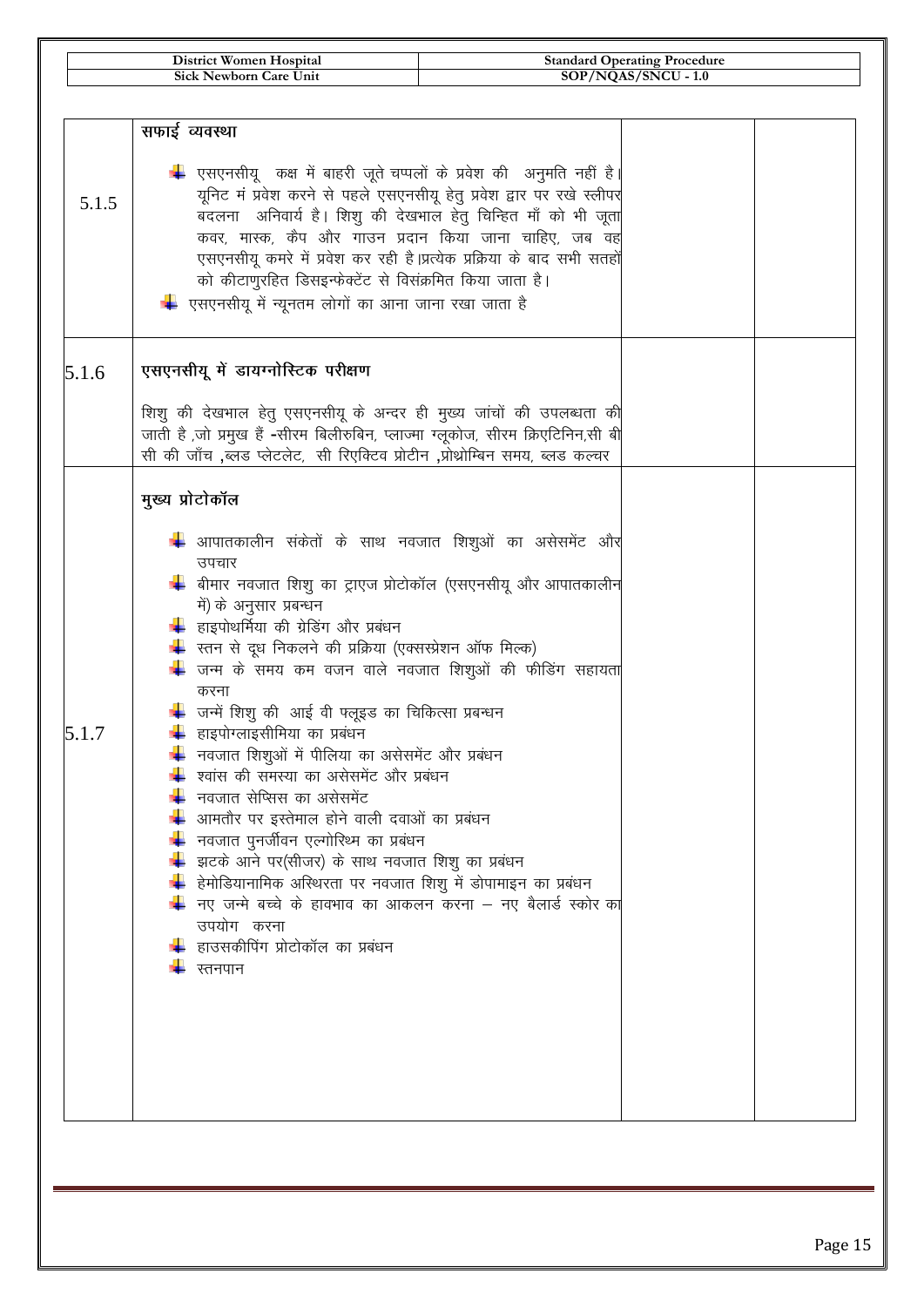|       | District Women Hospital<br><b>Standard Operating Procedure</b>                              |                     |               |            |
|-------|---------------------------------------------------------------------------------------------|---------------------|---------------|------------|
|       | <b>Sick Newborn Care Unit</b>                                                               | SOP/NQAS/SNCU - 1.0 |               |            |
|       |                                                                                             |                     |               |            |
|       | <b>Safety and Security-</b> It is ensured that:                                             |                     |               |            |
|       | Fixtures and furniture like cupboards, cabinets, and heavy<br>$\left( \frac{1}{2} \right)$  |                     |               |            |
|       | equipments, hanging objects are properly fastened and                                       |                     |               |            |
|       |                                                                                             |                     |               |            |
|       | secured                                                                                     |                     |               |            |
|       | Switch Boards, other electrical installations are intact and<br>2)                          |                     |               |            |
|       | do not have temporary connections and loosely hanging                                       |                     |               |            |
| 5.1.8 | wires                                                                                       |                     |               |            |
|       | There is a mechanism for periodic check / test of all<br>3)                                 |                     |               |            |
|       | electrical installation by competent electrical Engineer                                    |                     |               |            |
|       | Dedicated earthling pit system is available<br>4)                                           |                     |               |            |
|       | Earth resistance is measured twice in a year and recorded<br>5)                             |                     |               |            |
|       | Power boards are marked as per phase<br>6)                                                  |                     |               |            |
|       | Floors of the SNCU are even and non slippery<br>7)                                          |                     |               |            |
|       | Windows/ventilators in the SNCU are intact and sealed<br>8                                  |                     |               |            |
|       | <b>DISCHARGE POLICY FROM SNCU</b>                                                           |                     | Treating      | Discharge  |
| 5.1.9 | Discharge is given when:                                                                    |                     | Doctor, Nurse | Summary/   |
|       | 1) All acute problems have been resolved or no longer active.                               |                     |               | Admission- |
|       | Baby is accepting breast feeding or spoon feeds well.<br>$\mathbf{2}$                       |                     |               | Discharge  |
|       | There is adequate weight gain in baby for 3 consecutive<br>3)                               |                     |               | Register   |
|       | days.                                                                                       |                     |               |            |
|       | Baby is heamodynamically stable<br>4)                                                       |                     |               |            |
|       | Baby is maintaining temperature without radiant warmer<br>5)                                |                     |               |            |
|       | Mother is confident for managing the baby.<br>6)                                            |                     |               |            |
|       | At the time of discharge the baby weight is more than 1.5<br>$\mathcal{D}$                  |                     |               |            |
|       | kg.                                                                                         |                     |               |            |
|       | Follow up to be planned and ensured as per the standard                                     |                     |               |            |
|       | schedule.                                                                                   |                     |               |            |
|       | A pre discharge physical examination including complete                                     |                     |               |            |
|       | anthropometry, systemic examination and weight at discharge                                 |                     |               |            |
|       | in particular to be noted                                                                   |                     |               |            |
|       | Medications are demonstrated on the dose, drug, duration and                                |                     |               |            |
|       | method of administration to mother.                                                         |                     |               |            |
|       | Unit phone number is given to parents.                                                      |                     |               |            |
|       | Various problems, investigations and course during hospital                                 |                     |               |            |
|       | stay are properly noted.<br>At the time of discharge, the discharge advice is obtained from |                     |               |            |
|       | the doctor of SNCU.                                                                         |                     |               |            |
|       |                                                                                             |                     |               |            |
|       | The Nursing staff on duty explains the treatment details and the                            |                     |               |            |
|       | follow up of the medications that the neonate has to continue                               |                     |               |            |
|       | even after discharge.                                                                       |                     |               |            |
|       |                                                                                             |                     |               |            |
|       |                                                                                             |                     |               |            |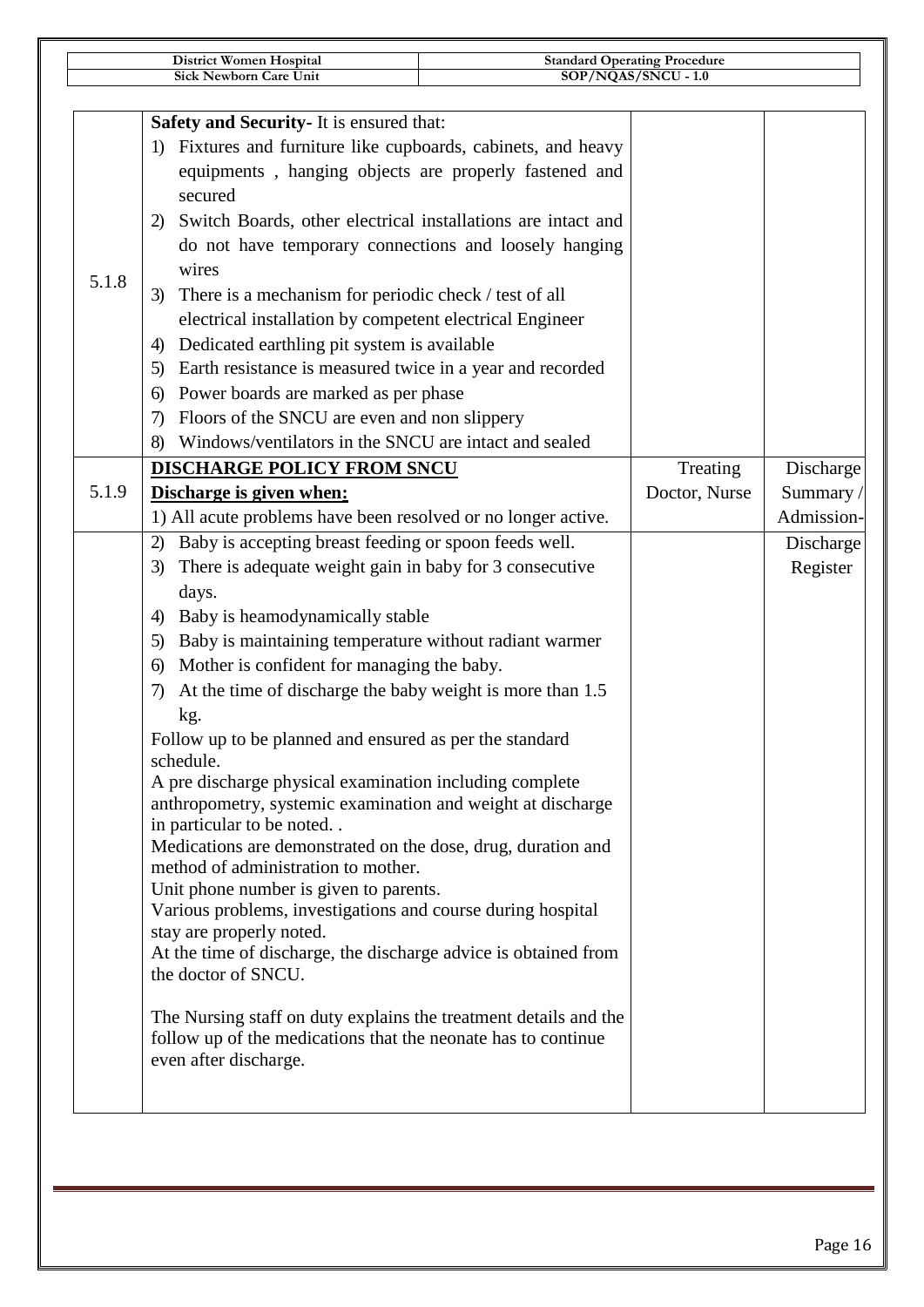| ----                               | Standard          |
|------------------------------------|-------------------|
| <b>⊌omen Hospital</b>              | <b>Procedure</b>  |
| District                           | <b>O</b> nerating |
| . .are<br>Unit<br>Sick.<br>Newborn | 1.0<br>NI         |

| 5.1.8 | सुरक्षा व्यवस्था<br>→ भूकंप की दृष्टि से यह सुनिश्चित किया जाता है कि फिक्स्चर और फर्नीचर<br>जैसे अलमारी, अलमारियाँ, और भारी उपकरण, लटकती हुई वस्तुओं को<br>ठीक से जकड़ना और सुरक्षित किया जाता ळे<br>→ स्विच बोर्ड, अन्य विद्युत प्रतिष्ठान बरकरार हैं और अस्थायी कनेक्शन और<br>शिथिल लटके हुए तार नहीं हैं<br>→ सक्षम विद्युत अभियंता द्वारा सभी विद्युत स्थापना की समय समय पर जाँच<br>की जा रही है<br>→ अर्थ पिट प्रणाली (अर्थली पिट सिस्टम)उपलब्ध है<br>→ अर्थ रेजिस्टेंस को एक वर्ष में दो बार मापा जाता है और रिकॉर्ड किया<br>जाता है<br>→ पावर बोर्ड फेज के अनुसार चिह्नित किये गए है<br>→ एसएनसीयू की फर्श एकसमान और गैर फिसलन वाली हैं<br>→ एसएनसीयू में खिड़कियाँ तथा वेंटिलेशन बरकरार और सील हैं                                                                                                                                                                                                                                                                                                                                                                                                                                                                                                                                                                          |                                     |                                     |
|-------|--------------------------------------------------------------------------------------------------------------------------------------------------------------------------------------------------------------------------------------------------------------------------------------------------------------------------------------------------------------------------------------------------------------------------------------------------------------------------------------------------------------------------------------------------------------------------------------------------------------------------------------------------------------------------------------------------------------------------------------------------------------------------------------------------------------------------------------------------------------------------------------------------------------------------------------------------------------------------------------------------------------------------------------------------------------------------------------------------------------------------------------------------------------------------------------------------------------------------------------------------------------------------------------|-------------------------------------|-------------------------------------|
| 5.1.9 | डिस्चार्ज पालिसी<br>डिस्चार्ज तब दिया जाता है जब<br>→ रोग से सम्बंधित सभी एक्यूट समस्याएँ खत्म हो गयी हों या अब सक्रिय नहीं <br>हो<br>→ बच्चे को स्तनपान या चम्मच से फीड) कराने में कोई दिक्कत न आ रही हो।<br>→ लगातार 3 दिनों तक शिशु में पर्याप्त वजन बढ़ रहा हो ।<br>→ शिशु हीमोडायनामिक रूप से स्थिर है<br>→ बेबी बिना रेडियंट वार्मर के तापमान को बनाए रखता है<br>→ माँ बच्चे के प्रबंधन के लिए आश्वस्त है।<br>→ डिस्चार्ज के समय बच्चे का वजन १.५ किलोग्राम से अधिक हो।<br>फॉलो अप<br>— फॉलो अप कार्यक्रम सुनिश्चित करने के लिए पहले से ही प्लान बनायें ।<br>ैं एक डिस्चार्ज पूर्व शारीरिक परीक्षण जिसमें — सामान्य  परीक्षण, सिस्टमिक<br>परीक्षण और विशेष रूप से डिस्चार्ज करते समय बच्चे का वजन शामिल है।<br>→ दवाओं की खुराक, दवा, अवधि और मां को दवा देने की विधि पर बताई <br>जाती है ।<br>→ एसएनसीयू विभाग का फोन नंबर माता—पिता को दिया जाता है जिससे किसी<br>समस्या की हल और जानकारी ले सकती हो।<br>→ अस्पताल में रहने के दौरान विभिन्न समस्याएं, जांच और इलाज से सम्बंधित<br>प्रोसीजर ठीक से डिस्चार्ज नोट में लिख दिए गए हैं।<br>→ डिस्चार्ज के समय, एसएनसीयू के डॉक्टर से डिस्चार्ज सलाह प्राप्त की जाती<br>है ।<br>→ ड्यूटी पर मौजूद नर्सिंग कर्मचारी उपचार के विवरण और दवाइयों के पालन के<br>बारे में बताते हैं कि डिस्चार्ज के बाद भी नवजात को जारी रखना पड़ता है | Treating<br>Doctor,<br><b>Nurse</b> | Discharge<br>Summary/<br>Admission- |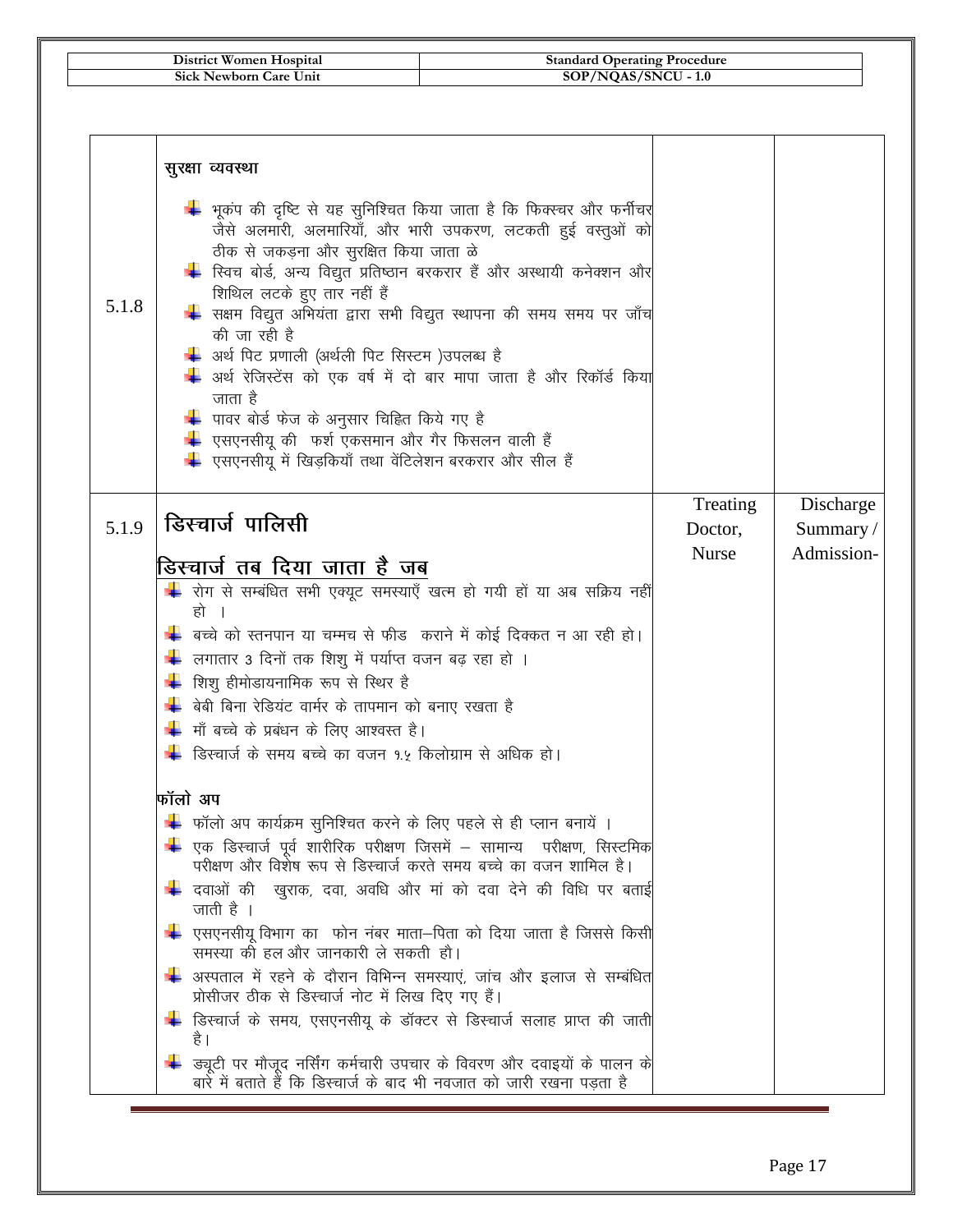| ---<br>Jistrict<br>-w∩mer<br>Hospita. | Standard<br>Procedure<br><b>J</b> perating |
|---------------------------------------|--------------------------------------------|
| .are<br>Sick<br>Unit<br>Newborn       | 1.0<br><br>$\sim$ $\sim$                   |

| 5.1.10 | <b>Transportation and referral</b><br>The following are the Free Entitlements for Sick newborns up to<br>one year after birth.<br>Free treatment<br>$\triangleright$ Free drugs and consumables Free diagnostics<br>$\triangleright$ Free provision of blood Exemption from user charges<br>$\triangleright$ Free Transport from Home to Health Institutions Free<br>Transport between facilities in case of referral Free drop<br>Back from Institutions to home<br>$\triangleright$ In the district hospitals with provision of a functional<br>$\triangleright$ /affordable transport for sick neonates<br>$\triangleright$ It is linked to a transport service that reaches within 30<br>minutes and transport patient to referral centre.<br>$\triangleright$ Monitored care is provided during transport. |  | <b>JSSK</b><br>Entitlement<br>S |
|--------|-----------------------------------------------------------------------------------------------------------------------------------------------------------------------------------------------------------------------------------------------------------------------------------------------------------------------------------------------------------------------------------------------------------------------------------------------------------------------------------------------------------------------------------------------------------------------------------------------------------------------------------------------------------------------------------------------------------------------------------------------------------------------------------------------------------------|--|---------------------------------|
|        | Communication contact with the vehicle driver directly or<br>$\bullet$<br>routed through a call centre.<br>The ambulance service is provided free of cost<br>The effort is to have a network of referral centres within<br>one or two hours of any facility providing Sick New Born Care.                                                                                                                                                                                                                                                                                                                                                                                                                                                                                                                       |  |                                 |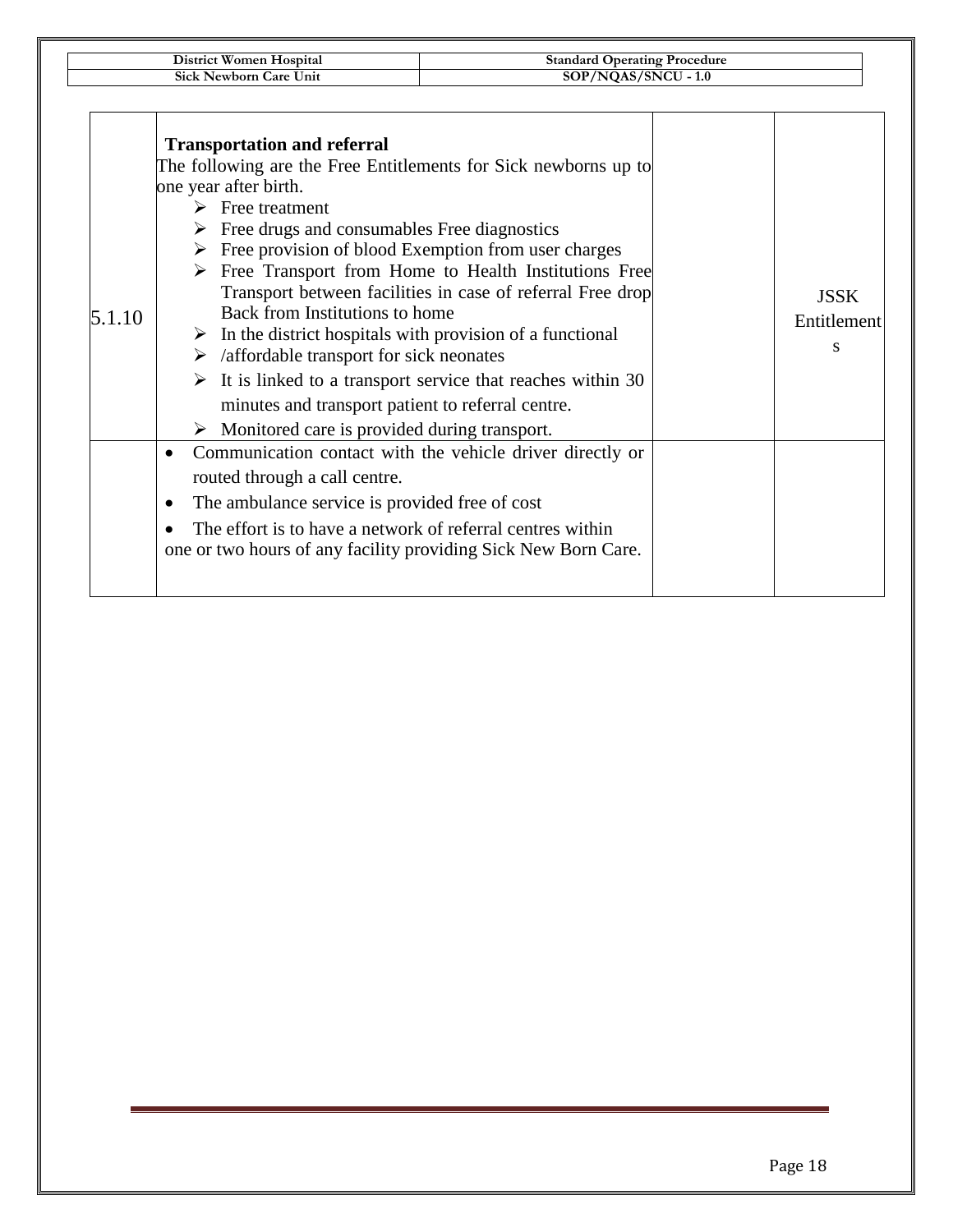| ----<br>`Women Hospital<br>District | Operating Procedure<br>Standaru |
|-------------------------------------|---------------------------------|
| Unit<br>Care<br>51CK<br>Newborn     | $\sim$<br>и.<br>1.U             |

|        | परिवहन और रेफरल सेवा                                                                                                                                                                                                                                                                                                                                                                                                                                                                                        |                             |
|--------|-------------------------------------------------------------------------------------------------------------------------------------------------------------------------------------------------------------------------------------------------------------------------------------------------------------------------------------------------------------------------------------------------------------------------------------------------------------------------------------------------------------|-----------------------------|
| 5.1.10 | जन्म से एक वर्ष तक बीमार नवजात शिशुओं के लिए निशुल्क सुविधा निम्नलिखित<br>हैं।<br>+ मुफ्त इलाज<br>▲ निशुल्क दवाओं और उपभोग्य वस्तुएं<br>— निशुल्क जांचे<br>→ निशुल्क रक्त का प्रावधान<br>ए यूजर शुल्क से छूट<br>→ घर से स्वास्थ्य सेवा तक मुफ्त परिवहन,<br>→ रेफरल के मामले में स्वास्थ्य सेवा से रेफरल अस्पताल के बीच<br>मुफ्त<br>परिवहन सेवा , घर वापस जाने के लिए निशुल्क परिवहन                                                                                                                         | <b>JSSK</b><br>Entitlements |
|        | जिला अस्पतालों में बीमार नवजात शिशुओं के लिए सस्ती परिवहन यह एक परिवहन<br>सेवा से जुड़ा हुआ है जो ३० मिनट के भीतर पहुंचता है और रोगी को रेफरल सेंटर<br>तक पहुंचाता है।<br>→ परिवहन के दौरान निगरानी देखभाल प्रदान की जाती है<br>सी बाहन चालक के साथ सीधे संपर्क करना या कॉल सेंटर के माध्यम से रूट<br>करना।<br>→ एम्बुलेंस सेवा निशुल्क प्रदान की जाती है<br>प्रयास यह होता है कि भीतर रेफरल केंद्रों का एक नेटवर्क हो जो<br>किसी भी सुविधा के एक या दो घंटे के भीतर सिक न्यू बोर्न केयर प्रदान<br>करती हो। |                             |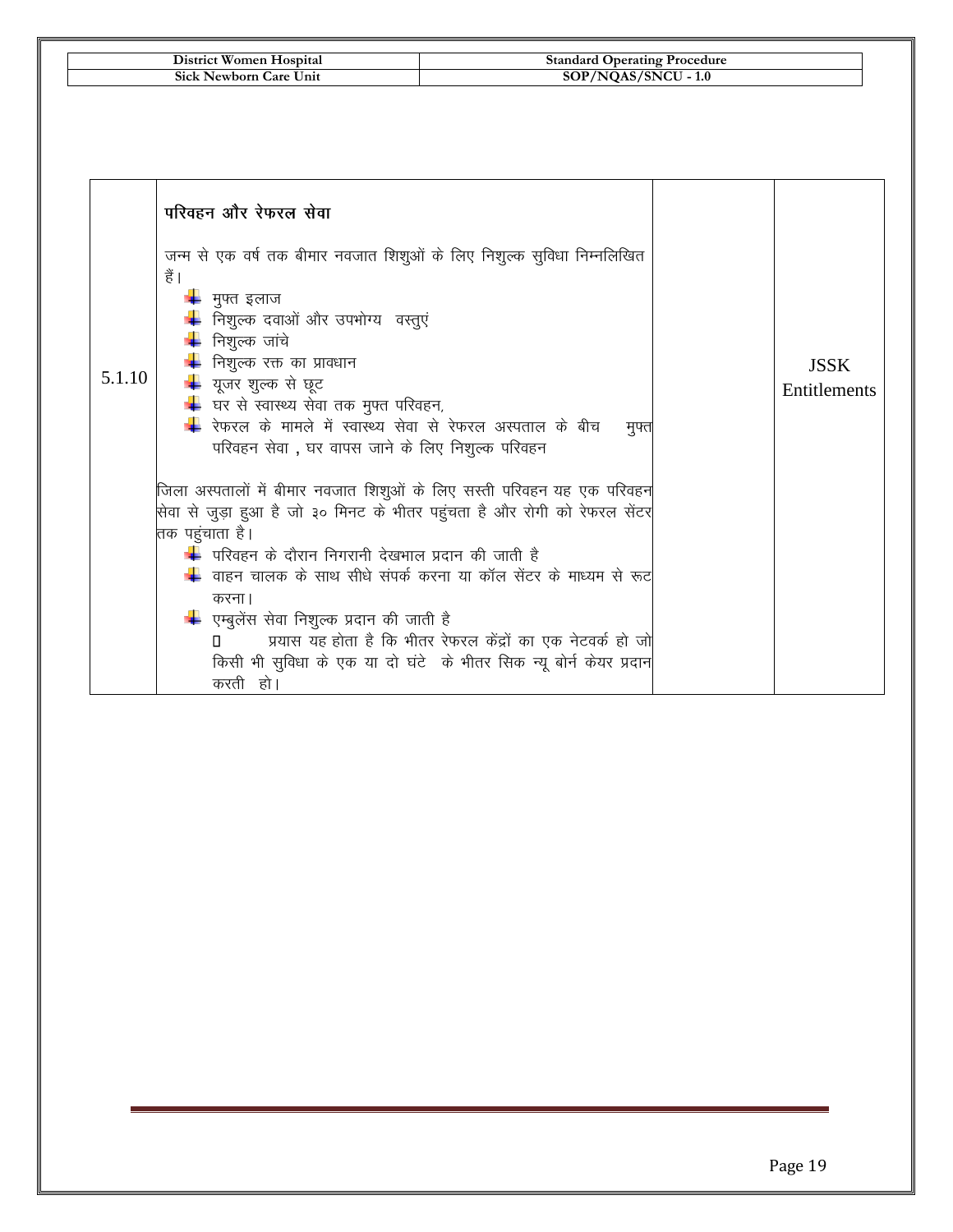| ----<br>Women<br>District<br>Hospital | Operating<br>Standard<br><b>Procedure</b> |
|---------------------------------------|-------------------------------------------|
| Sick Newborn Care Unit                | λÞ<br>$\mathbf{r}$<br>1.0<br>JUL          |

#### **Reference Documents:**

- 1. Procedure for indoor management
- 2. Procedure for Infection Control
- 3. Procedure for biomedical waste management
- 4. Procedure for admission Discharge Management
- 5. State Protocol for SNCU
- 6. FBNC Operational ManuaL
- 7. Standard Maternal Newborn Toolkit.